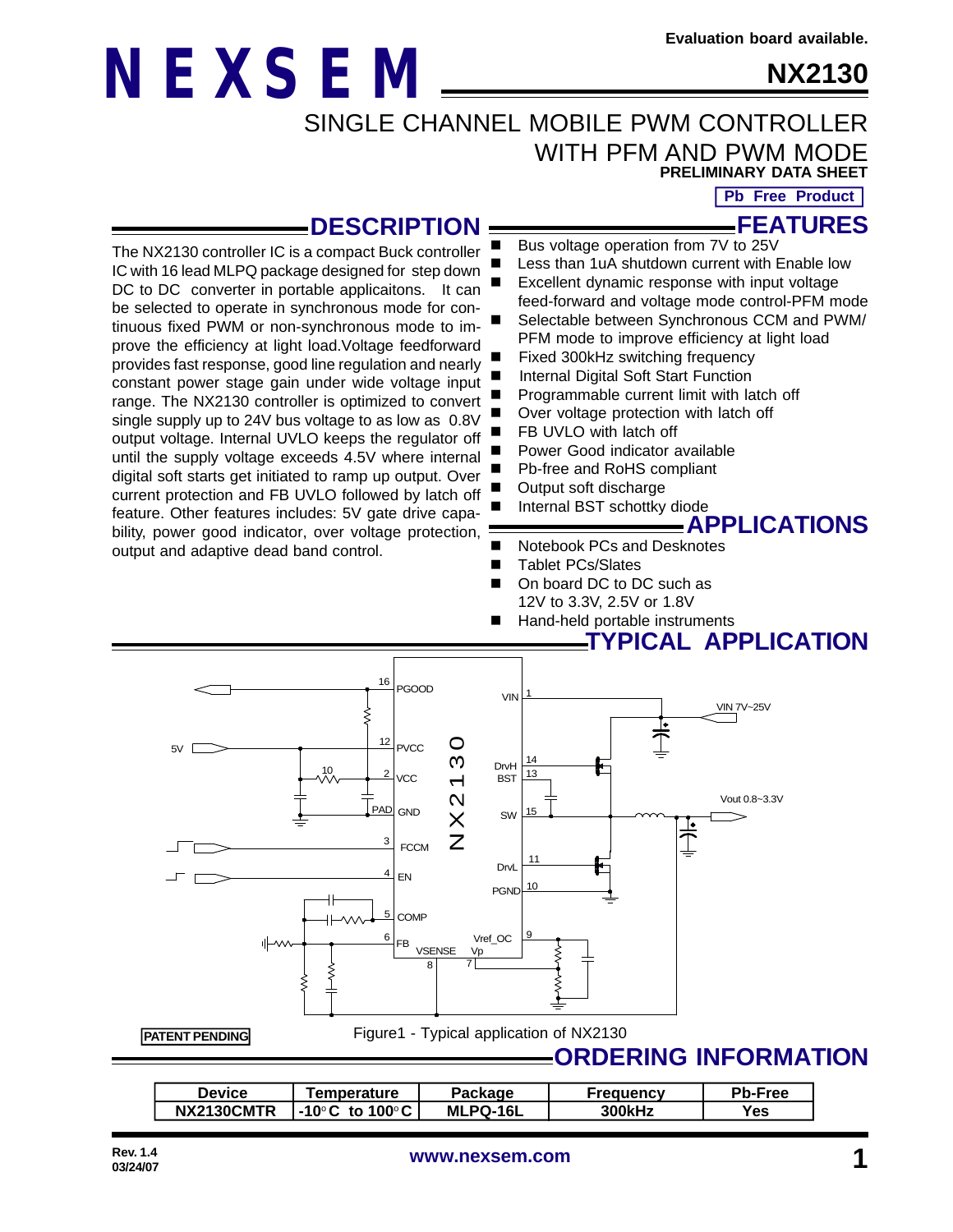### **ABSOLUTE MAXIMUM RATINGS**

| VCC, PVCC to GND & BST to SW voltage  - 0.3V to 6.5V |  |
|------------------------------------------------------|--|
|                                                      |  |
|                                                      |  |
|                                                      |  |
|                                                      |  |
|                                                      |  |
| Operating Junction Temperature Range 40°C to 125°C   |  |
|                                                      |  |

CAUTION: Stresses above those listed in "ABSOLUTE MAXIMUM RATINGS", may cause permanent damage to the device. This is a stress only rating and operation of the device at these or any other conditions above those indicated in the operational sections of this specification is not implied.

### **PACKAGE INFORMATION**



### **ELECTRICAL SPECIFICATIONS**

Unless otherwise specified, these specifications apply over Vcc =5V, VIN=15V and  $T_A = 0$  to 70°C. Typical values refer to  $T_A = 25^{\circ}C$ .

| <b>PARAMETER</b>                  | <b>SYM</b>                                     | <b>Test Condition</b> | Min  | <b>TYP</b> | <b>MAX</b> | <b>Units</b> |
|-----------------------------------|------------------------------------------------|-----------------------|------|------------|------------|--------------|
| <b>Supply Voltage(Vcc)</b>        |                                                |                       |      |            |            |              |
| V <sub>CC</sub> Voltage Range     | $\rm V_{CC}$                                   |                       | 4.75 |            | 5.25       |              |
| Operating quiescent current       | I۵                                             | <b>EN=HIGH</b>        |      |            |            | mA           |
| V <sub>cc</sub> Shut down current | I <sub>SD</sub>                                | <b>EN=LOW</b>         |      |            |            | uA           |
| <b>Vcc UVLO</b>                   |                                                |                       |      |            |            |              |
| $V_{\text{CC}}$ -Threshold        | $V_{\text{cc}}$ _UVLO $ V_{\text{cc}} $ Rising |                       |      | 4.4        |            | V            |
| $V_{\text{CC}}$ -Hysteresis       | $V_{\rm CC}$ Hyst                              | $V_{CC}$ Falling      |      | 0.2        |            |              |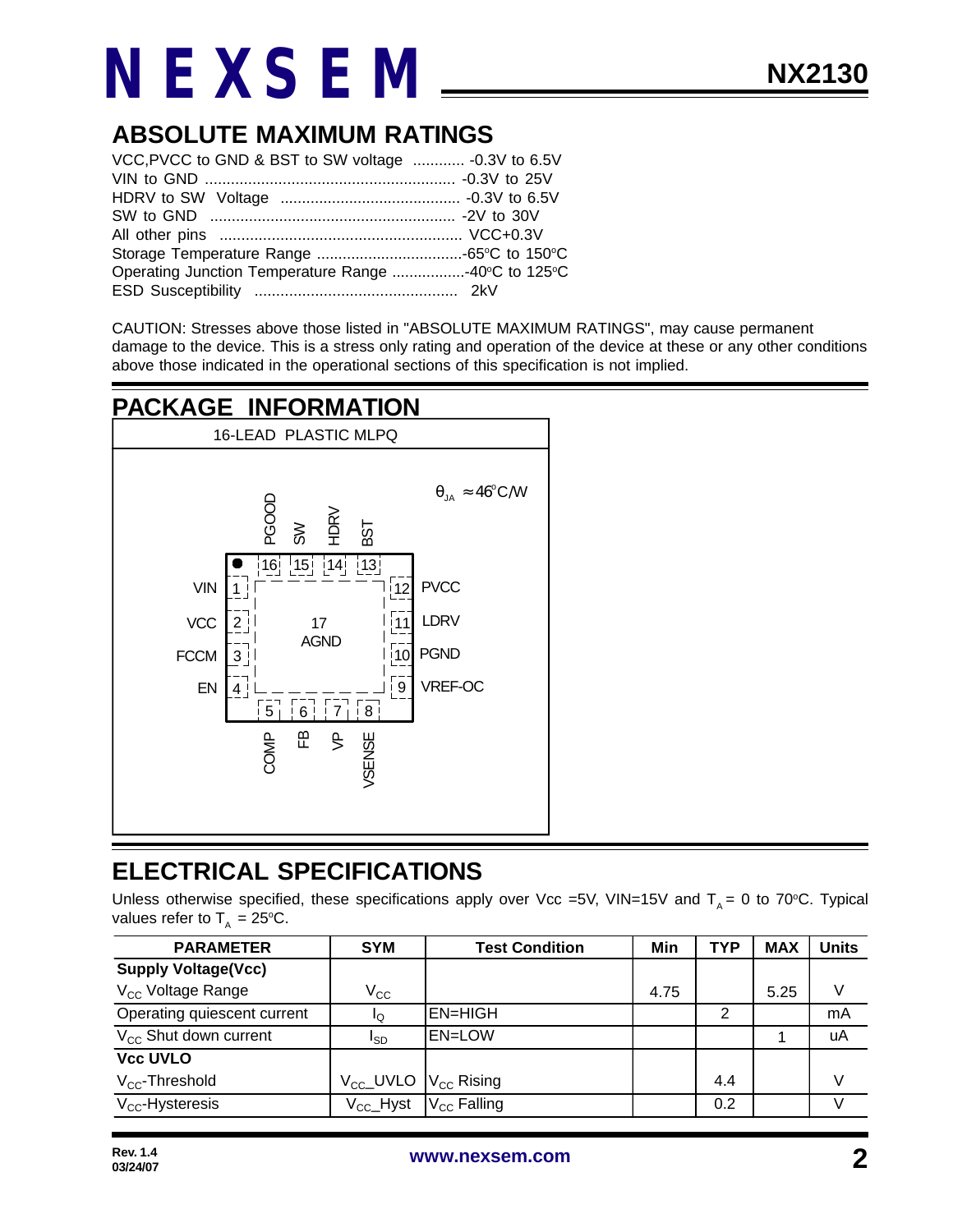| <b>PARAMETER</b>                  | <b>SYM</b>          | <b>Test Condition</b>                            | Min  | <b>TYP</b>     | <b>MAX</b> | <b>Units</b>      |
|-----------------------------------|---------------------|--------------------------------------------------|------|----------------|------------|-------------------|
| <b>Supply Voltage(Vin)</b>        |                     |                                                  |      |                |            |                   |
| V <sub>in</sub> Voltage Range     | $V_{in}$            |                                                  | 5.5  |                | 24         | V                 |
| Input Voltage Current             |                     | $V$ in=24 $V$                                    |      | 24             |            | uA                |
| V <sub>in</sub> Shut Down Current |                     | EN=LOW                                           |      |                | 1          | uA                |
| <b>Vin UVLO</b>                   |                     |                                                  |      |                |            |                   |
| $V_{in}$ -Threshold               | $V_{in}$ UVLO       | V <sub>CC</sub> Rising                           |      | 4.5            |            | V                 |
| $V_{in}$ -Hysteresis              | $V_{in}$ -Hyst      | V <sub>CC</sub> Falling                          |      | 0.2            |            | $\vee$            |
| <b>Oscillator (Rt)</b>            |                     |                                                  |      |                |            |                   |
| Frequency                         | $F_{S}$             |                                                  |      | 300            |            | KHz               |
| Ramp Offset                       |                     |                                                  |      | 0.5            |            | V                 |
| Ramp/Vin Gain                     |                     |                                                  |      | 0.4            |            | V/V               |
| Max Duty Cycle                    |                     |                                                  |      | 90             |            | $\%$              |
| Min on time                       |                     |                                                  |      |                | 150        | nS                |
| <b>Error Amplifiers</b>           |                     |                                                  |      |                |            |                   |
| open loop gain                    |                     |                                                  |      | 70             |            | DB                |
| Input Bias Current                | Ib                  |                                                  |      |                | 100        | nA                |
| maximum soucring current          |                     | FB=GND                                           |      | $\overline{2}$ |            | mA                |
| maximum sinking current           |                     | FB=VCC                                           |      | 300            |            | uA                |
| offset voltage                    |                     |                                                  |      | 0              |            | mV                |
| COMP High voltage                 |                     | FB=0.4, Vp=0.8V, sink 40uA                       |      | 3.5            |            | V                 |
| COMP low voltage                  |                     | source 80uA                                      |      | 0.1            |            | $\vee$            |
| <b>Vref and Soft Start</b>        |                     |                                                  |      |                |            |                   |
| Internal Reference voltage        |                     |                                                  |      | 3              |            | V                 |
| reference accuracy                |                     |                                                  | $-1$ |                | 1          | %                 |
| Soft Start time                   | <b>Tss</b>          |                                                  |      | 1.6            |            | mS                |
| SW zero cross comparator          |                     |                                                  |      |                |            |                   |
| offset voltage                    |                     |                                                  |      | 5              |            | mV                |
| <b>Enable</b>                     |                     |                                                  |      |                |            |                   |
| Enable input high                 |                     |                                                  | 1.4  |                |            | V                 |
| Enalble input low                 |                     |                                                  |      |                | 0.4        | $\overline{\vee}$ |
| <b>FCCM</b>                       |                     |                                                  |      |                |            |                   |
| Logic input high                  |                     |                                                  | 1.4  |                |            | V                 |
| Logic input low                   |                     |                                                  |      |                | 0.4        | $\overline{\vee}$ |
| <b>High Side</b>                  |                     |                                                  |      |                |            |                   |
| Output Impedance, Sourcing        | $R_{source}$ (Hdrv) | $I=200mA$                                        |      | 1              |            | ohm               |
| Current                           |                     |                                                  |      |                |            |                   |
| Output Impedance, Sinking         | $R_{sink}(Hdrv)$    | $I=200mA$                                        |      | 0.8            |            | ohm               |
| Current                           |                     |                                                  |      |                |            |                   |
| <b>Rise Time</b>                  | THdrv(Rise)         | 10% to 90%                                       |      | 50             |            | ns                |
| <b>Fall Time</b>                  | THdrv(Fall)         | 90% to 10%                                       |      | 50             |            | ns                |
| Deadband Time                     | Tdead(L to<br>H)    | Ldrv going Low to Hdrv going<br>High, 10% to 10% |      | 30             |            | ns                |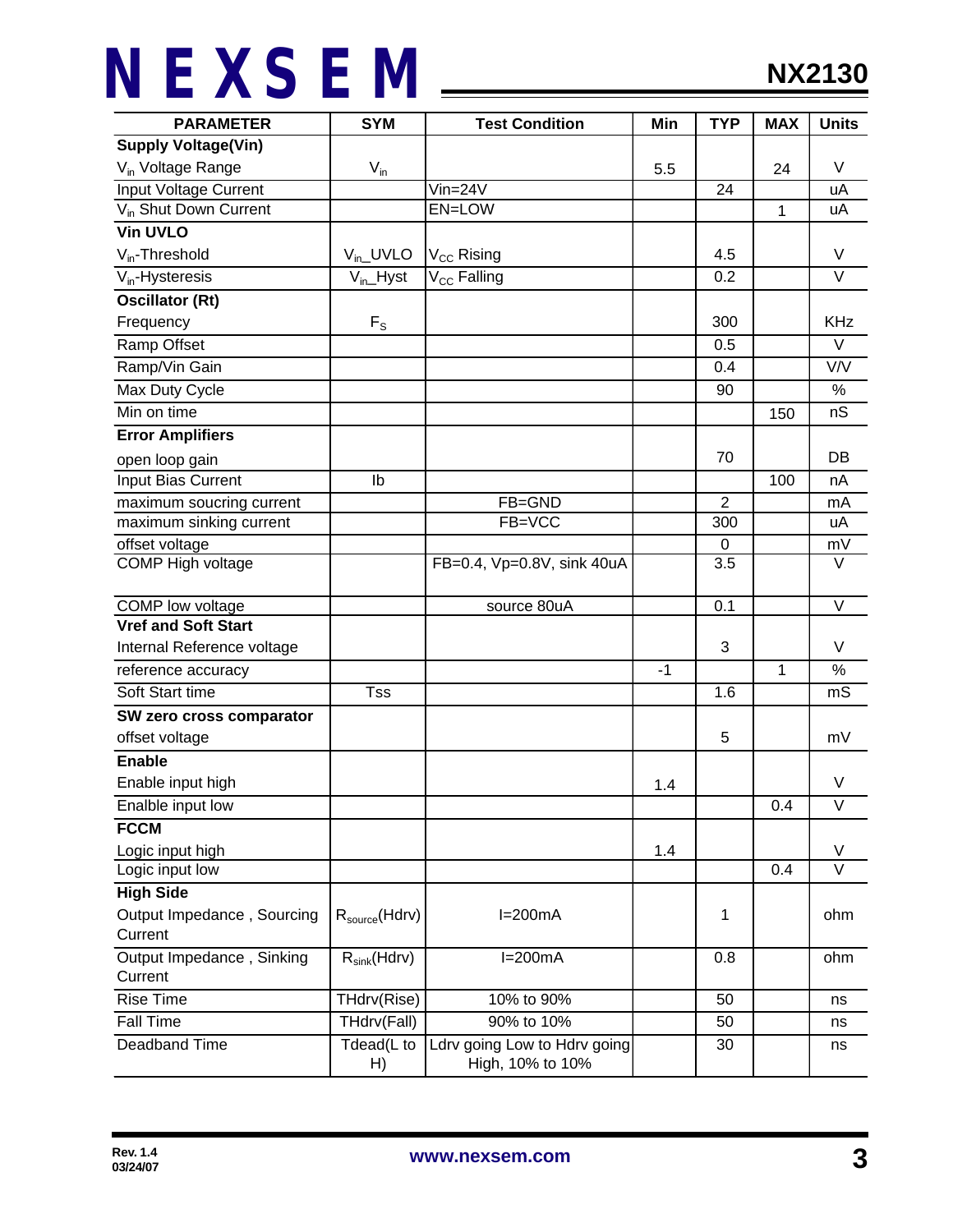| <b>PARAMETER</b>                               | <b>SYM</b><br><b>Test Condition</b> |                                                | Min | <b>TYP</b>     | <b>MAX</b> | <b>Units</b>          |
|------------------------------------------------|-------------------------------------|------------------------------------------------|-----|----------------|------------|-----------------------|
| <b>Low Side Driver</b>                         |                                     |                                                |     |                |            |                       |
| Output Impedance, Sourcing                     | $R_{\text{source}}(Ldrv)$           | $I=200mA$                                      |     | 1              |            | ohm                   |
| Output Impedance, Sinking                      | $R_{sink}(Ldrv)$                    | $I=200mA$                                      |     | 0.5            |            | ohm                   |
| <b>Rise Time</b>                               | TLdrv(Rise)                         | 10% to 90%                                     |     | 50             |            | ns                    |
| Fall Time                                      | TLdrv(Fall)                         | 90% to 10%                                     |     | 50             |            | ns                    |
| Deadband Time                                  | Tdead(H to<br>L)                    | SW going Low to Ldrv going<br>High, 10% to 10% |     | 10             |            | ns                    |
| <b>Power Good(Pgood)</b>                       |                                     |                                                |     |                |            |                       |
| Threshold Voltage as % of                      |                                     | FB ramping up                                  |     | 90             |            | %                     |
| Vref<br><b>Hysteresis</b>                      |                                     |                                                |     | 5              |            | %                     |
|                                                |                                     |                                                |     |                |            |                       |
| <b>FB Under Voltage</b><br><b>FB Threshold</b> |                                     |                                                |     | 70             |            | %*Vp                  |
| <b>Time Delay</b>                              |                                     |                                                |     | 3              |            | cycle                 |
| <b>Current Limit</b>                           |                                     |                                                |     |                |            |                       |
| Ocset setting current                          |                                     | VREF_OC<br>100k<br>from<br>to<br><b>GND</b>    |     | 30             |            | uA                    |
| <b>Over Voltage</b>                            |                                     |                                                |     |                |            |                       |
| Over Voltage Trip Point                        |                                     |                                                |     | 120            |            | %Vref                 |
| <b>Hysteresis</b>                              |                                     |                                                |     | 8              |            | %Vref                 |
| Over Voltage Delay                             |                                     |                                                |     | $\overline{2}$ |            | cycle                 |
| Over temperature                               |                                     |                                                |     |                |            |                       |
| Threshold                                      |                                     |                                                |     | 150            |            | $^{\circ}C$           |
| <b>Hysteresis</b>                              |                                     |                                                |     | 20             |            | $\overline{\text{c}}$ |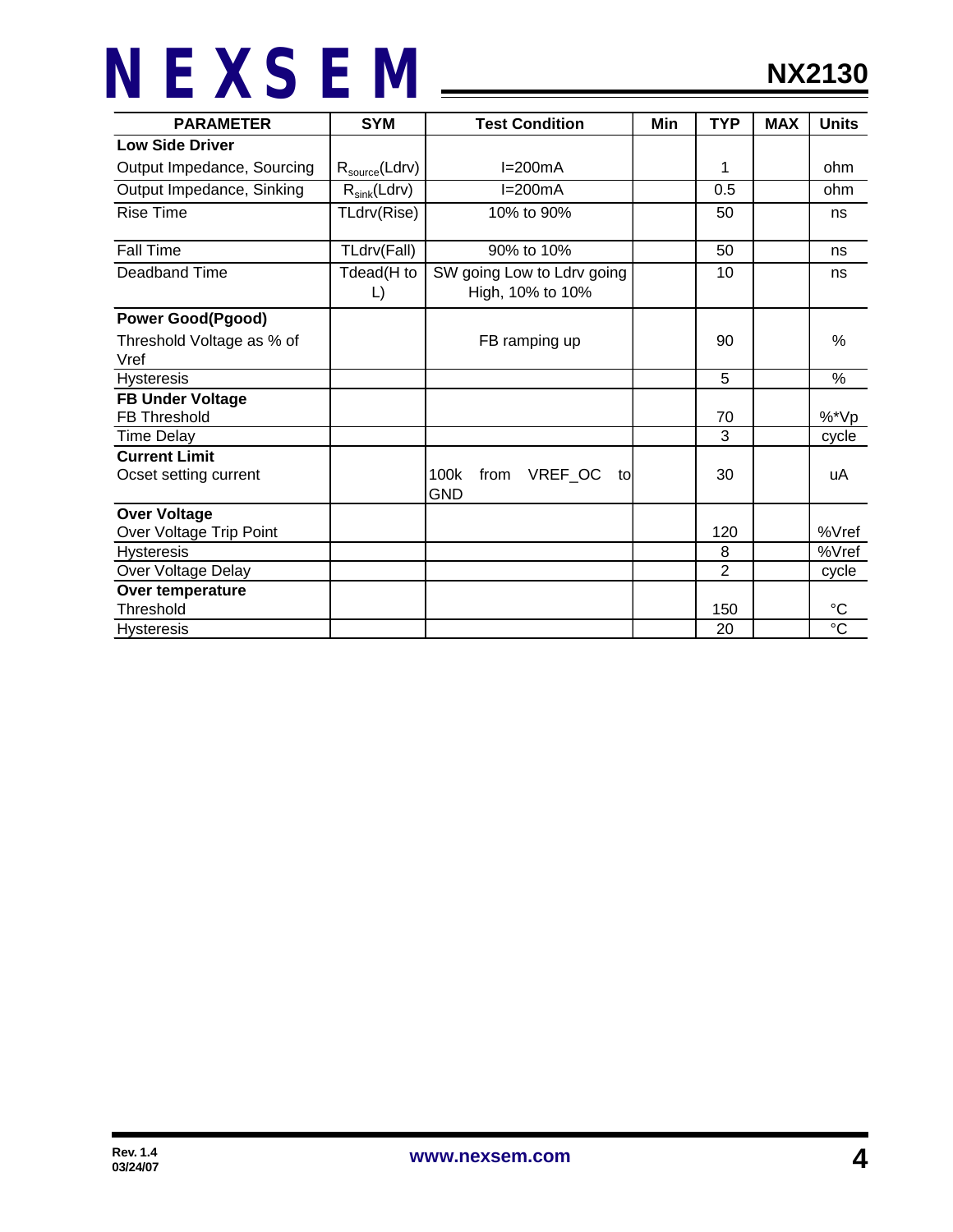### **PIN DESCRIPTIONS**

| <b>PIN SYMBOL</b> | <b>PIN DESCRIPTION</b>                                                                                                                                                                                                                                                 |
|-------------------|------------------------------------------------------------------------------------------------------------------------------------------------------------------------------------------------------------------------------------------------------------------------|
| <b>VCC</b>        | This pin supplies the internal 5V bias circuit. A 1uF ceramic capacitor is placed as<br>close as possible to this pin and ground pin.                                                                                                                                  |
| <b>BST</b>        | This pin supplies voltage to high side FET driver. A high freq minimum 0.1uF ceramic<br>capacitor is placed as close as possible to and connected to this pin and SW pin.                                                                                              |
| <b>PGND</b>       | Power ground.                                                                                                                                                                                                                                                          |
| FB                | This pin is the error amplifiers inverting input. This pin is connected via resistor<br>divider to the output of the switching regulator to set the output DC voltage.                                                                                                 |
| <b>COMP</b>       | This pin is the output of the error amplifier and together with FB pin is used to compen-<br>sate the voltage control feedback loop.                                                                                                                                   |
| SW                | This pin is connected to source of high side FETs and provide return path for the high<br>side driver. It is also used to hold the low side driver low until this pin is brought low<br>by the action of high side turning off.                                        |
| <b>HDRV</b>       | High side gate driver output.                                                                                                                                                                                                                                          |
| LDRV              | Low side gate driver output.                                                                                                                                                                                                                                           |
| <b>EN</b>         | Pull up this pin to Vcc for normal operation. Pulling this pin down below 0.4V shuts<br>down the controller and resets the soft start.                                                                                                                                 |
| <b>VIN</b>        | Bus voltage input provides power supply to oscillator and VIN UVLO signal.                                                                                                                                                                                             |
| <b>PGOOD</b>      | An open drain output that requires a pull up resistor to Vcc or a voltage lower than<br>Vcc. When FB pin reaches 90% of the reference voltage PGOOD transitions from LO<br>to HI state.                                                                                |
| <b>FCCM</b>       | Forced CCM operation. Pull this pin high will force step down converter works at<br>synchronous mode. Pull this pin low, the PWM controller with work at either synchro-<br>nous PWM mode or Pulse frequency modulation (PFM) mode depending on the load<br>condition. |
| <b>VSENSE</b>     | Voltage sensing pin.                                                                                                                                                                                                                                                   |
| VREF_OC           | Reference output voltage. A resistor from this pin to ground also set the current limit<br>threshold.                                                                                                                                                                  |
| <b>VP</b>         | Output voltage indicator. This pin should set to be half of the desired output voltage.                                                                                                                                                                                |
| <b>PVCC</b>       | Provide the voltage supply to the lower MOSFET drivers.                                                                                                                                                                                                                |
| <b>AGND</b>       | Analog ground.                                                                                                                                                                                                                                                         |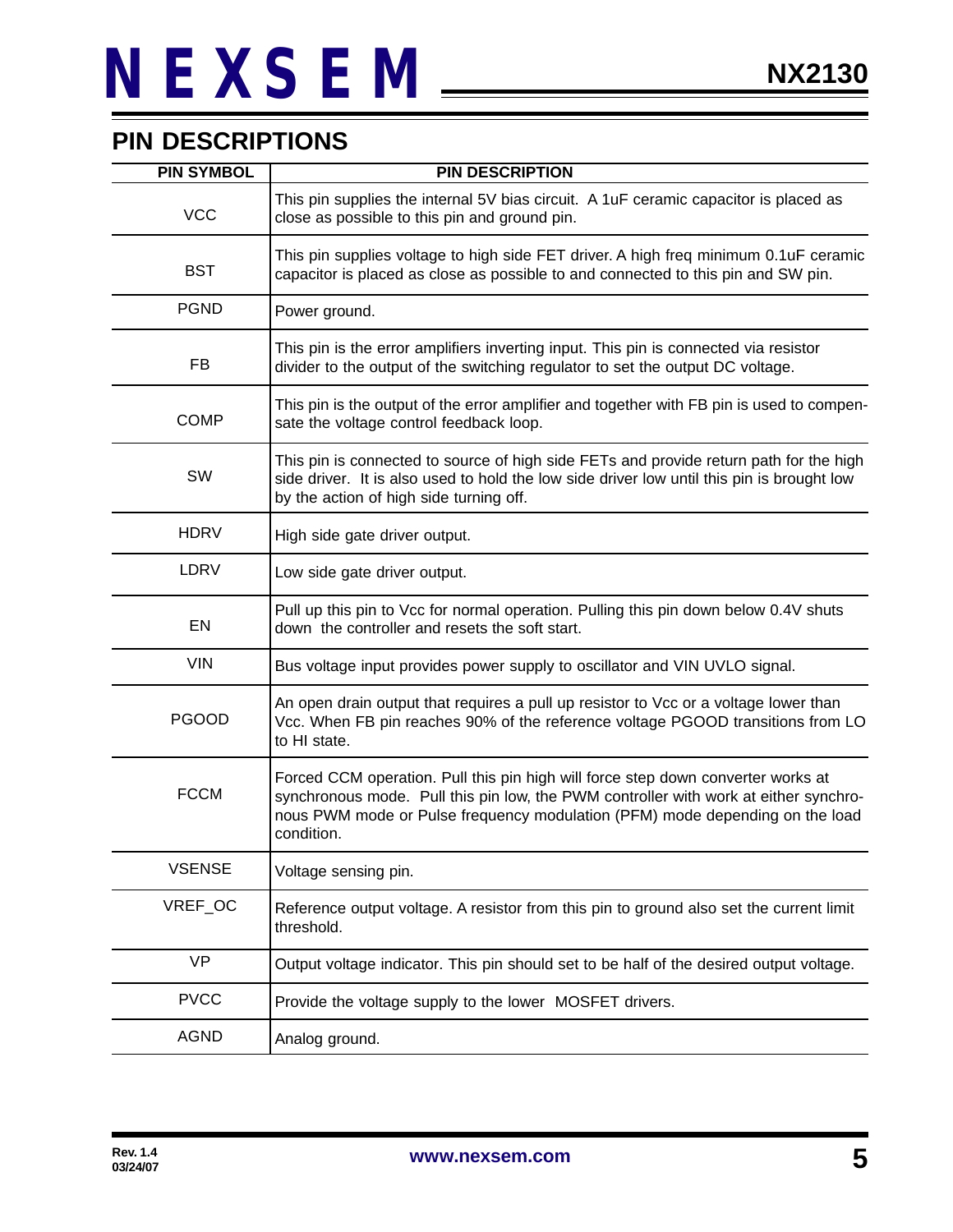### **BLOCK DIAGRAM**



Figure 2 - Simplified block diagram of the NX2130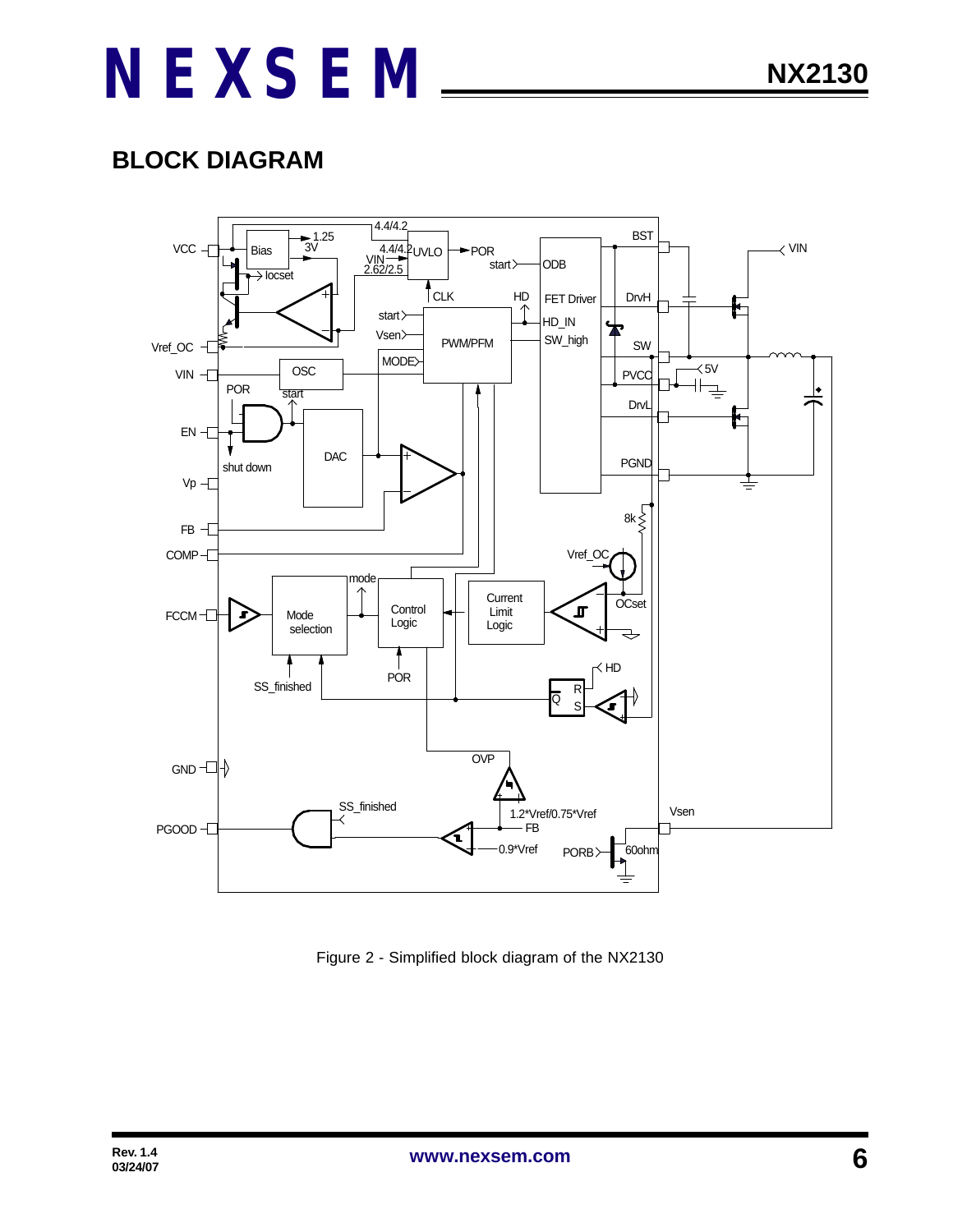

Figure 3- Demo board schematic based on ORCAD (VIN=7V to 20V,VOUT=1.1,IOUT=30A)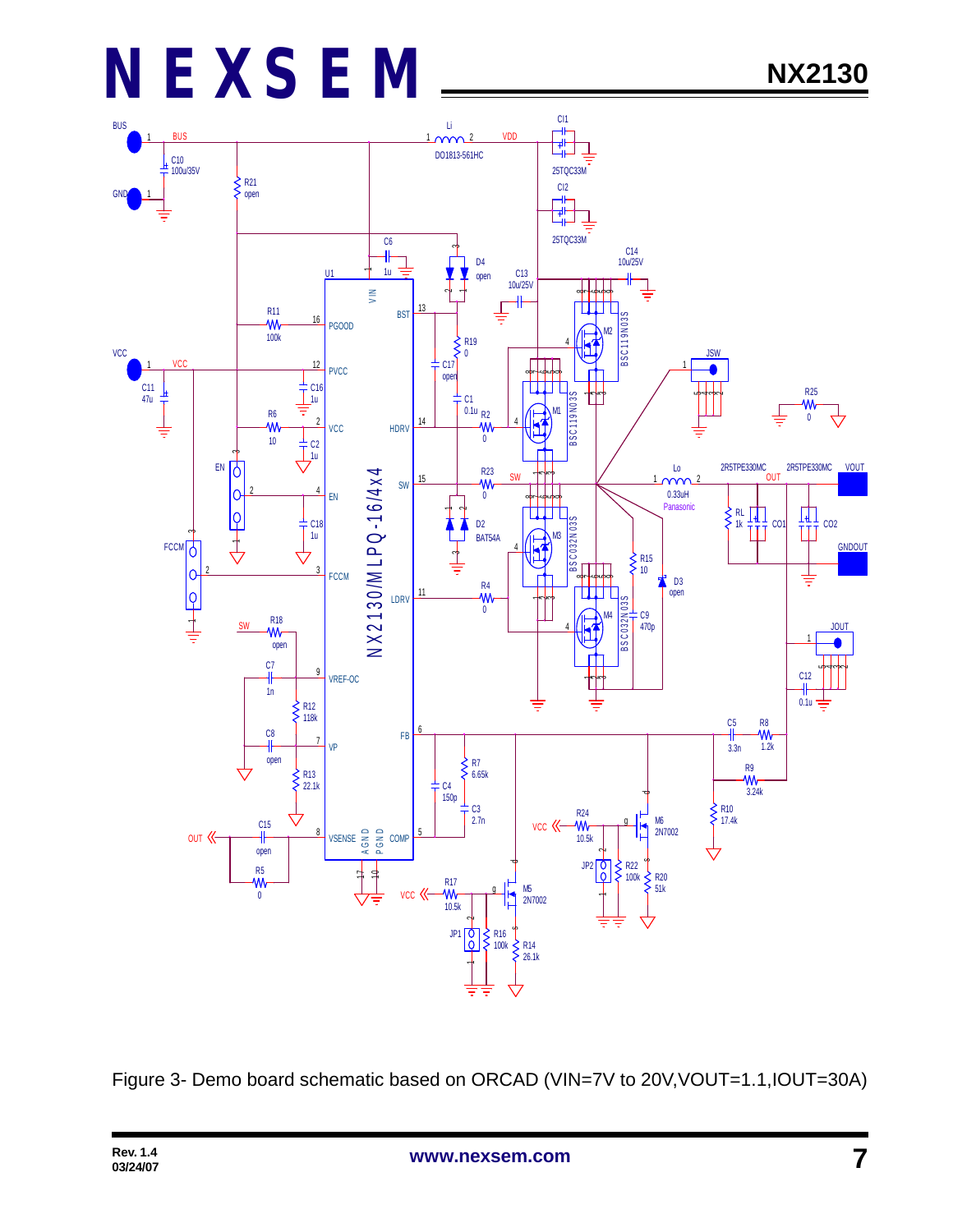### **Bill of Materials**

| Item                    | Quantity        | Reference                 | Value             | Manufacture        |
|-------------------------|-----------------|---------------------------|-------------------|--------------------|
| 1                       | $\overline{2}$  | <b>CI1, CI2</b>           | 25TQC33M          | <b>SANYO</b>       |
| $\overline{2}$          | $\overline{2}$  | CO1, CO2                  | 2R5TPE330MC       | <b>SANYO</b>       |
| $\overline{3}$          | $\overline{2}$  | C1, C12                   | 0.1u              |                    |
| $\overline{\mathbf{4}}$ | $\overline{4}$  | C2, C6, C16, C18          | $\overline{1u}$   |                    |
| 5                       | 1               | $\overline{\text{C3}}$    | 2.7n              |                    |
| $\overline{6}$          | 1               | $\overline{\text{C4}}$    | 150p              |                    |
| $\overline{7}$          | 1               | $\overline{\text{C5}}$    | 3.3n              |                    |
| 8                       | 1               | $\overline{\text{C7}}$    | $\overline{1n}$   |                    |
| $\overline{9}$          | 1               | $\overline{\text{C9}}$    | 470p              |                    |
| 10                      | 1               | C10                       | 100u/35V          |                    |
| 11                      | 1               | $\overline{C11}$          | 47u               |                    |
| 12                      | $\overline{2}$  | C13, C14                  | 10u/25V           |                    |
| 13                      | 1               | Li                        | DO1813-561HC      | <b>COILCRAFT</b>   |
| 14                      | 1               | Lo                        | 0.33uH            | <b>PANASONIC</b>   |
| 15                      | $\overline{2}$  | M1, M2                    | <b>BSC119N03S</b> | <b>INFINEON</b>    |
| 16                      | $\overline{2}$  | M3,M4                     | <b>BSC032N03S</b> | <b>INFINEON</b>    |
| $\overline{17}$         | $\overline{2}$  | $M5,\overline{M6}$        | 2N7002            |                    |
| 18                      | 1               | <b>RL</b>                 | 1k                |                    |
| 19                      | $6\phantom{1}6$ | R2, R4, R5, R19, R23, R25 | 0                 |                    |
| 20                      | $\overline{2}$  | R6, R15                   | 10                |                    |
| 21                      | 1               | R7                        | 6.65k             |                    |
| $\overline{22}$         | 1               | $\overline{R8}$           | 1.2k              |                    |
| $\overline{23}$         | $\overline{1}$  | $\overline{R9}$           | 3.24k             |                    |
| 24                      | 1               | R <sub>10</sub>           | 17.4k             |                    |
| 25                      | 3               | R11, R16, R22             | 100k              |                    |
| $\overline{26}$         | 1               | R12                       | 118k              |                    |
| 27                      | 1               | R <sub>13</sub>           | 22.1k             |                    |
| 28                      | 1               | R <sub>14</sub>           | 26.1k             |                    |
| 29                      | $\overline{2}$  | R17, R24                  | 10.5k             |                    |
| $\overline{30}$         | 1               | R20                       | 51k               |                    |
| $\overline{31}$         | 1               | $\overline{\mathsf{U}1}$  | NX2130/MLPQ-16    | <b>NEXSEM INC.</b> |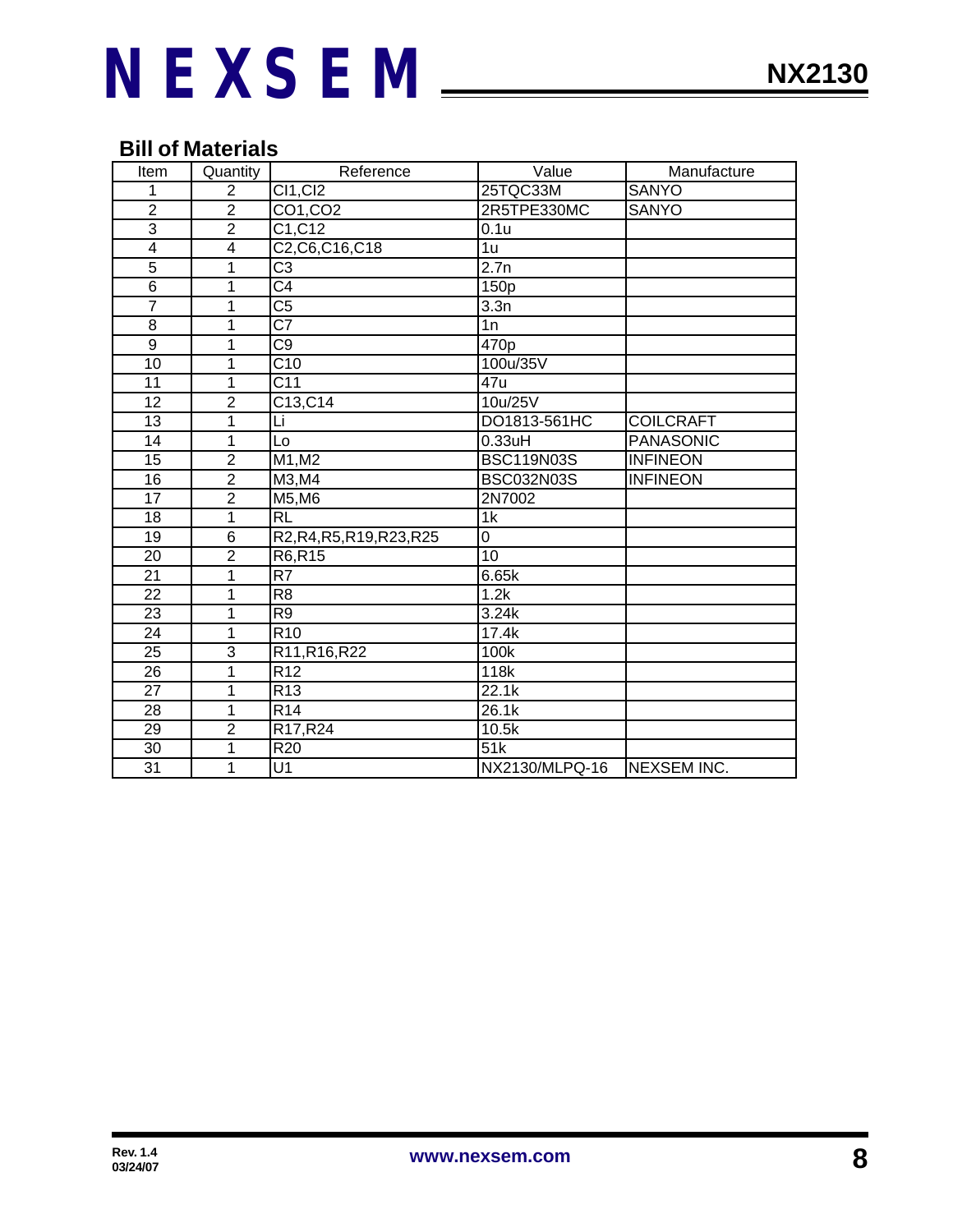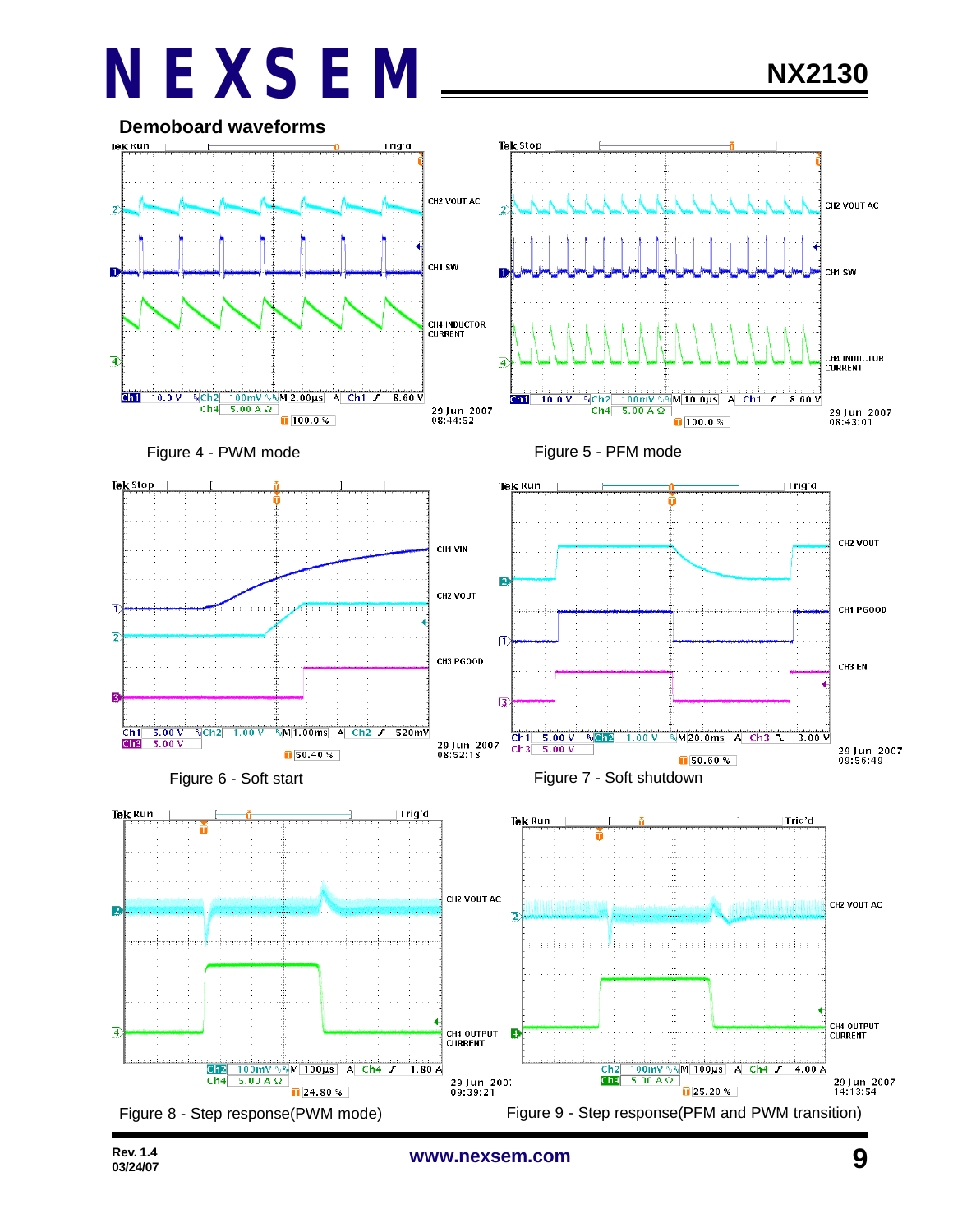





Figure 12 - Efficiency vs IOUT @ PWM mode (VOUT=1.1V)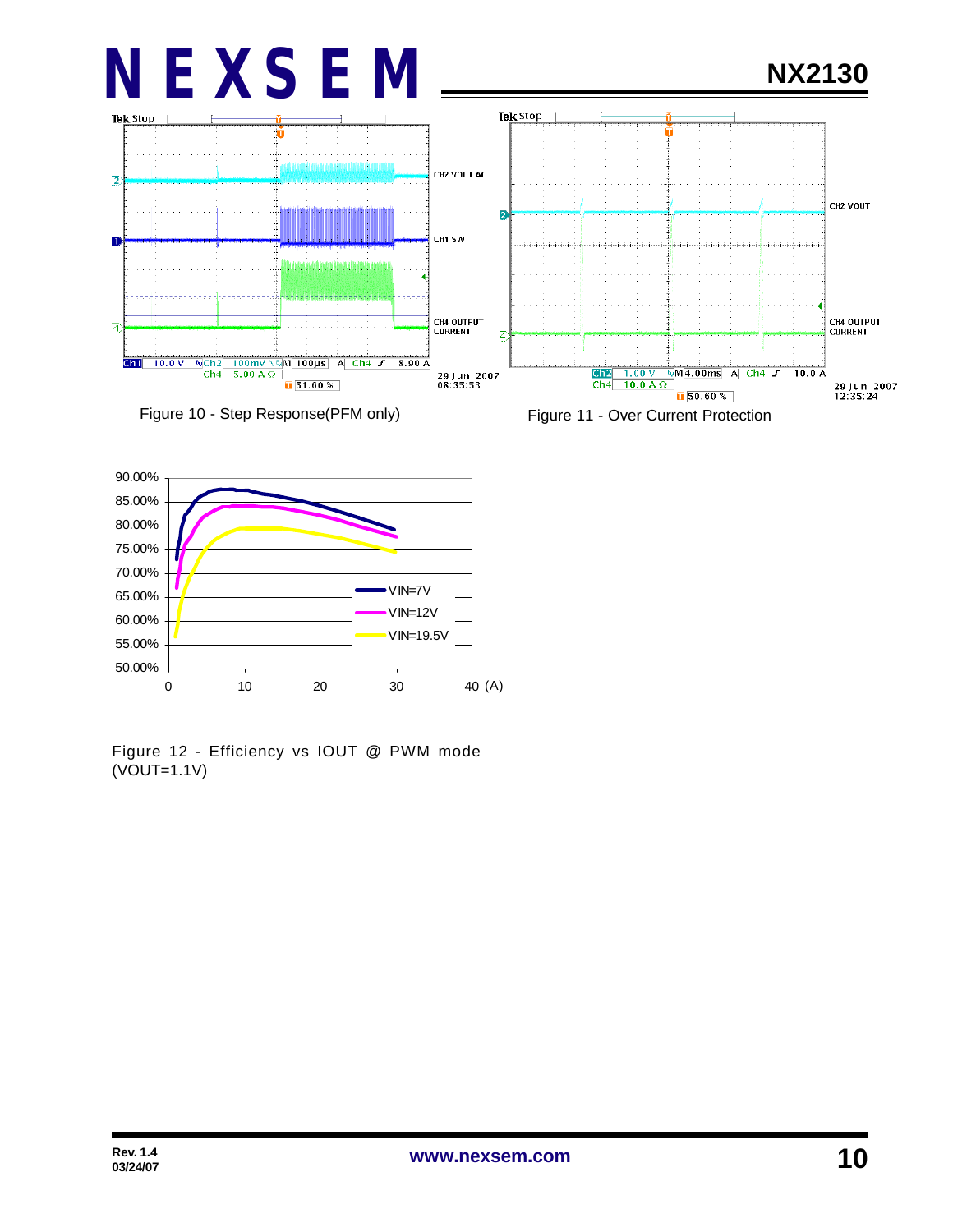### **APPLICATION INFORMATION**

#### **Symbol Used In Application Information:**

- V<sub>IN</sub> Input voltage
- VOUT Output voltage
- Iout Output current
- $\Delta V_{RIPPLE}$  Output voltage ripple
- Fs Switching frequency
- $\Delta$ IRIPPLE Inductor current ripple

#### **Design Example**

 Power stage design requirements:  $V_{IN}=12V$  $V$ <sup>OUT=1.1V</sup>  $I<sub>OUT</sub> = 30A$  $\Delta V$ TRAN<=50mV @ 5A step  $Fs = 300kHz$ 

#### **Output Inductor Selection**

The selection of inductor value is based on inductor ripple current, power rating, working frequency and efficiency. Larger inductor value normally means smaller ripple current. However if the inductance is chosen too large, it brings slow response and lower efficiency. Usually the ripple current ranges from 20% to 40% of the output current. This is a design freedom which can be decided by design engineer according to various application requirements. The inductor value can be calculated by using the following equations:

$$
L_{\text{OUT}} = \frac{V_{\text{IN}} - V_{\text{OUT}}}{I_{\text{RIPPLE}}} \times \frac{V_{\text{OUT}}}{V_{\text{IN}}} \times \frac{1}{F_{\text{S}}}
$$
...(1)

where k is between 0.2 to 0.4. Select k=0.25, then

$$
L_{\text{OUT}} = \frac{12V - 1.1V}{0.4 \times 30A} \times \frac{1.1V}{12V} \times \frac{1}{300kHz}
$$
  
L\_{\text{OUT}} = 0.28uH

Choose Lour=0.33uH. Current Ripple is calculated as

$$
I_{RIPPLE} = \frac{V_{IN} - V_{OUT}}{L_{OUT}} \times \frac{V_{OUT}}{V_{IN}} \times \frac{1}{F_s}
$$
  
= 
$$
\frac{12V - 1.1V}{0.33uH} \times \frac{1.1V}{12V} \times \frac{1}{300kHz} = 10A
$$
...(2)

### **Output Capacitor Selection**

Output capacitor is basically decided by the amount of the output voltage ripple allowed during steady state(DC) load condition as well as specification for the load transient. The optimum design may require a couple of iterations to satisfy both condition. **Based on DC Load Condition**

The amount of voltage ripple during the DC load condition is determined by equation(3).

$$
\Delta V_{\text{RIPPLE}} = \text{ESR} \times \Delta I_{\text{RIPPLE}} + \frac{\Delta I_{\text{RIPPLE}}}{8 \times F_{\text{s}} \times C_{\text{OUT}}} \quad ...(3)
$$

Where ESR is the output capacitors' equivalent series resistance,  $C_{\text{OUT}}$  is the value of output capacitors.

Typically when large value capacitors are selected such as Aluminum Electrolytic,POSCAP and OSCON types are used, the amount of the output voltage ripple is dominated by the first term in equation(3) and the second term can be neglected.

For this example, POSCAP are chosen as output capacitors, the ESR and inductor current typically determines the output voltage ripple.

$$
ESR_{\text{desire}} = \frac{\Delta V_{\text{RIPPLE}}}{\Delta I_{\text{RIPPLE}}} = \frac{20mV}{10A} = 2m\Omega \qquad ...(4)
$$

If low ESR is required, for most applications, multiple capacitors in parallel are better than a big capacitor. For example, for 50mV output ripple, POSCAP 2R5TPE330MC with 12mΩ are chosen.

$$
N = \frac{ESR_{E} \times \Delta I_{RIPPLE}}{\Delta V_{RIPPLE}} \qquad ...(5)
$$

Number of Capacitor is calculated as

$$
N = \frac{12m\Omega \times 10A}{50mV}
$$

 $N = 2.4$ 

The number of capacitor has to be round up to a integer. Choose N =2.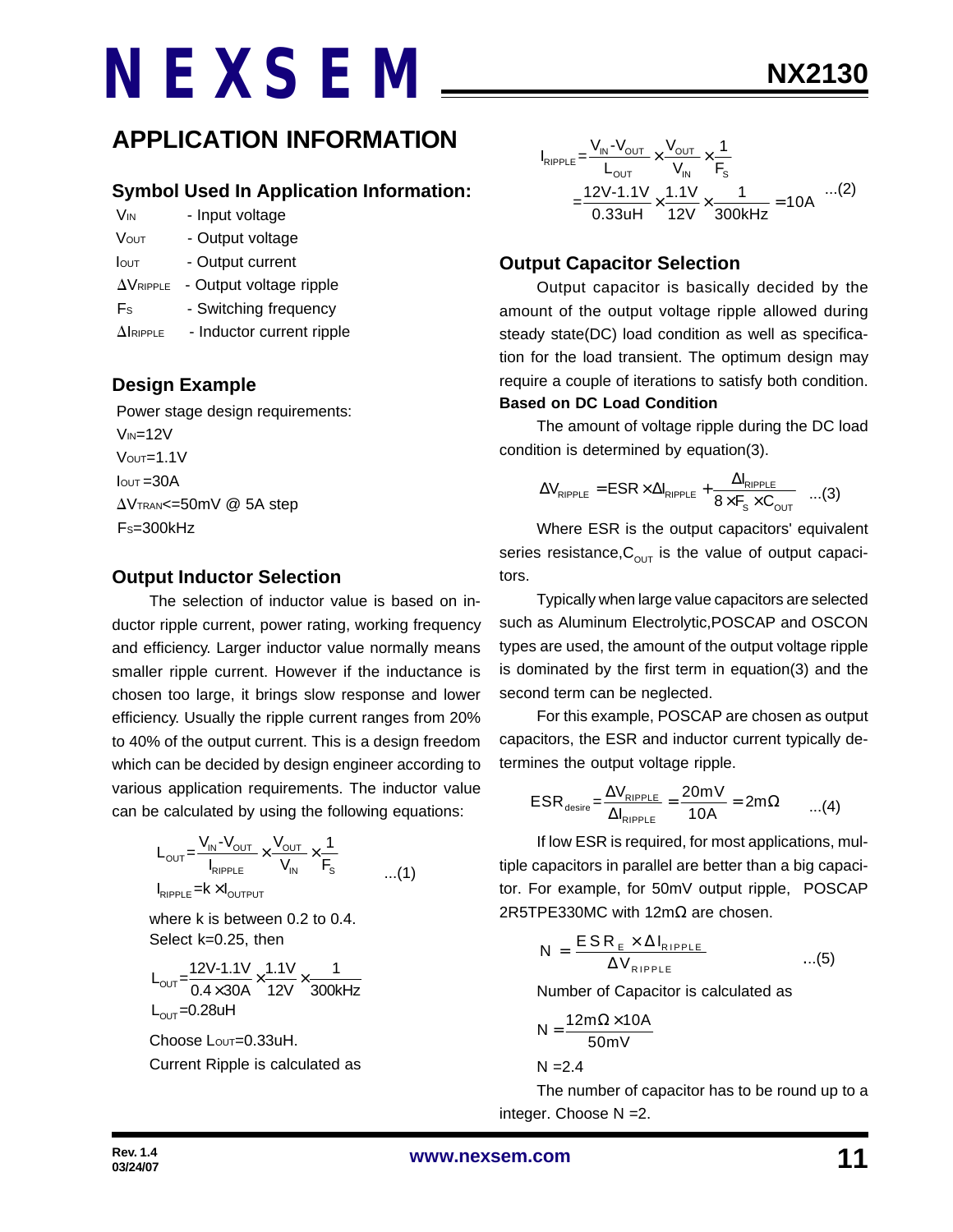If ceramic capacitors are chosen as output capacitors, both terms in equation (3) need to be evaluated to determine the overall ripple. Usually when this type of capacitors are selected, the amount of capacitance per single unit is not sufficient to meet the transient specification, which results in parallel configuration of multiple capacitors.

#### **Based On Transient Requirement**

Typically, the output voltage droop during transient is specified as

 $\Delta {\rm V}_{\rm drop}$   $<$   $\Delta {\rm V}_{\rm tran}$  @step load  $\Delta {\rm I}_{\rm STEP}$ 

During the transient, the voltage droop during the transient is composed of two sections. One section is dependent on the ESR of capacitor, the other section is

a function of the inductor, output capacitance as well as input, output voltage. For example, for the overshoot when load from high load to light load with a  $\Delta\bm{\mathsf{I}}_{\mathsf{STEP}}$  transient load, if assuming the bandwidth of system is high enough, the overshoot can be estimated as the following equation.

$$
\Delta V_{\text{overshoot}} = \text{ESR} \times \Delta I_{\text{step}} + \frac{V_{\text{OUT}}}{2 \times L \times C_{\text{OUT}}} \times \tau^2 \qquad ...(6)
$$

where *t* is the a function of capacitor,etc.

$$
\tau = \begin{cases}\n0 & \text{if} \quad L \leq L_{\text{crit}} \\
\frac{L \times \Delta I_{\text{step}}}{V_{\text{OUT}}} - \text{ESR} \times C_{\text{OUT}} & \text{if} \quad L \geq L_{\text{crit}} \quad \dots (7)\n\end{cases}
$$

where

$$
L_{\rm crit} = \frac{\rm ESR \times C_{\rm OUT} \times V_{\rm OUT}}{\Delta I_{\rm step}} = \frac{\rm ESR_{\rm E} \times C_{\rm E} \times V_{\rm OUT}}{\Delta I_{\rm step}} \quad ... (8)
$$

where  $\mathsf{ESR}_\mathsf{E}$ and  $\mathsf{C}_\mathsf{E}$  represents  $\mathsf{ESR}\,$  and capacitance of each capacitor if multiple capacitors are used in parallel.

The above equation shows that if the selected output inductor is smaller than the critical inductance, the voltage droop or overshoot is only dependent on the ESR of output capacitor. For low frequency capacitor such as electrolytic capacitor, the product of ESR and capacitance is high and  $L \le L_{crit}$  is true. In

that case, the transient spec is mostly like to dependent on the ESR of capacitor.

Most case, the output capacitor is multiple capacitor in parallel. The number of capacitor can be calculated by the following

$$
N = \frac{ESR_{E} \times \Delta I_{step}}{\Delta V_{tran}} + \frac{V_{OUT}}{2 \times L \times C_{E} \times \Delta V_{tran}} \times \tau^{2} \quad ...(9)
$$

where

$$
\tau = \begin{cases}\n0 & \text{if} \quad L \leq L_{\text{crit}} \\
\frac{L \times \Delta I_{\text{step}}}{V_{\text{OUT}}} - \text{ESR}_{\text{E}} \times C_{\text{E}} & \text{if} \quad L \geq L_{\text{crit}} \quad ...(10)\n\end{cases}
$$

For example, assume voltage droop during transient is 50mV for 5A load step.

If the POSCAP 2R5TPE330MC(330uF, 12mohm ESR) is used, the crticial inductance is given as

$$
L_{\text{crit}} = \frac{ESR_{\text{E}} \times C_{\text{E}} \times V_{\text{OUT}}}{\Delta I_{\text{step}}} =
$$

$$
\frac{12m\Omega \times 330\mu\text{F} \times 1.1V}{5\text{A}} = 0.6\mu\text{H}
$$

The selected inductor is 0.33uH which is smaller than critical inductance. In that case, the output voltage transient only dependent on the ESR.

number of capacitor is

$$
\tau = \frac{L \times \Delta I_{\text{step}}}{V_{\text{OUT}}} - ESR_{\text{E}} \times C_{\text{E}}
$$

$$
= \frac{0.33 \mu H \times 5A}{1.1 V} - 12 m\Omega \times 330 \mu F = -1.86 \text{us}
$$

$$
N = \frac{ESR_E \times \Delta I_{step}}{\Delta V_{tran}} + \frac{V_{OUT}}{2 \times L \times C_E \times \Delta V_{tran}} \times \tau^2
$$
  
= 
$$
\frac{12m\Omega \times 5A}{50mV} + \frac{1.1V}{2 \times 0.33\mu H \times 330\mu F \times 50mV} \times (0)^2
$$
  
= 1.82

The number of capacitors has to satisfy both ripple and transient requirement. Overall, we choose N=2.

It should be considered that the proposed equa-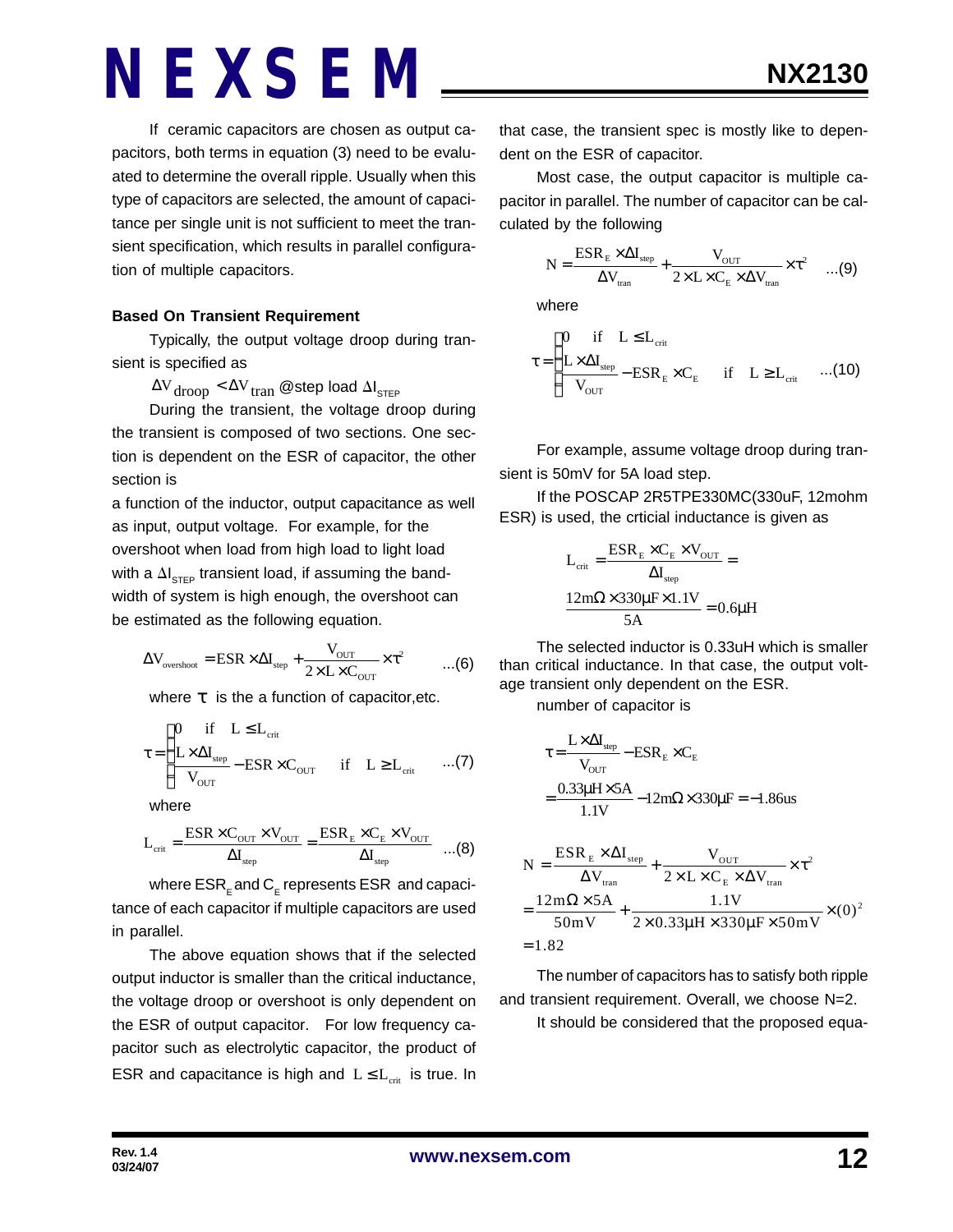tion is based on ideal case, in reality, the droop or overshoot is typically more than the calculation. The equation gives a good start. For more margin, more capacitors have to be chosen after the test. Typically, forhigh frequency capacitor such as high quality POSCAP especially ceramic capacitor, 20% to 100% (for ceramic) more capacitors have to be chosen since the ESR of capacitors is so low that the PCB parasitic can affect the results tremendously. More capacitors have to be selected to compensate these parasitic parameters.

#### **Compensator Design**

Due to the double pole generated by LC filter of the power stage, the power system has  $180^\circ$  phase shift , and therefore, is unstable by itself. In order to achieve accurate output voltage and fast transient response, compensator is employed to provide highest possible bandwidth and enough phase margin. Ideally, the Bode plot of the closed loop system has crossover frequency between 1/10 and 1/5 of the switching frequency, phase margin greater than 50° and the gain crossing 0dB with -20dB/decade. Power stage output capacitors usually decide the compensator type. If electrolytic capacitors are chosen as output capacitors, type II compensator can be used to compensate the system, because the zero caused by output capacitor ESR is lower than crossover frequency. Otherwise type III compensator should be chosen.

Voltage feedforward compensation is used in NX2130 to compensate the output voltage variation caused by input voltage changing. The feedforward funtion is realized by using VIN pin voltage to program the oscillator ramp voltage  $V_{\text{osc}}$  at about 4/10 of  $V_{\text{IN}}$ voltage, which provides nearly constant power stage gain under wide voltage input range.

#### **A. Type III compensator design**

 For low ESR output capacitors, typically such as Sanyo oscap and poscap, the frequency of ESR zero caused by output capacitors is higher than the crossover frequency. In this case, it is necessary to compensate the system with type III compensator. The following figures and equations show how to realize the type III compensator by transconductance amplifier.

$$
F_{z1} = \frac{1}{2 \times \pi \times R_4 \times C_2}
$$
...(11)

$$
F_{z2} = \frac{1}{2 \times \pi \times (R_2 + R_3) \times C_3}
$$
...(12)

$$
F_{p_1} = \frac{1}{2 \times \pi \times R_3 \times C_3}
$$
...(13)

$$
F_{P2} = \frac{1}{2 \times \pi \times R_4 \times \frac{C_1 \times C_2}{C_1 + C_2}}
$$
...(14)

where Fz1, Fz2, FP1 and FP2 are poles and zeros in the compensator.

The transfer function of type III compensator amplifier is given by:

$$
\frac{V_e}{V_{OUT}} = \frac{1}{sR_2 \times (C_2 + C_1)} \times \frac{(1 + sR_4 \times C_2) \times [1 + s(R_2 + R_3) \times C_3]}{(1 + sR_4 \times \frac{C_2 \times C_1}{C_2 + C_1}) \times (1 + sR_3 \times C_3)}
$$



Figure 13 - Type III compensator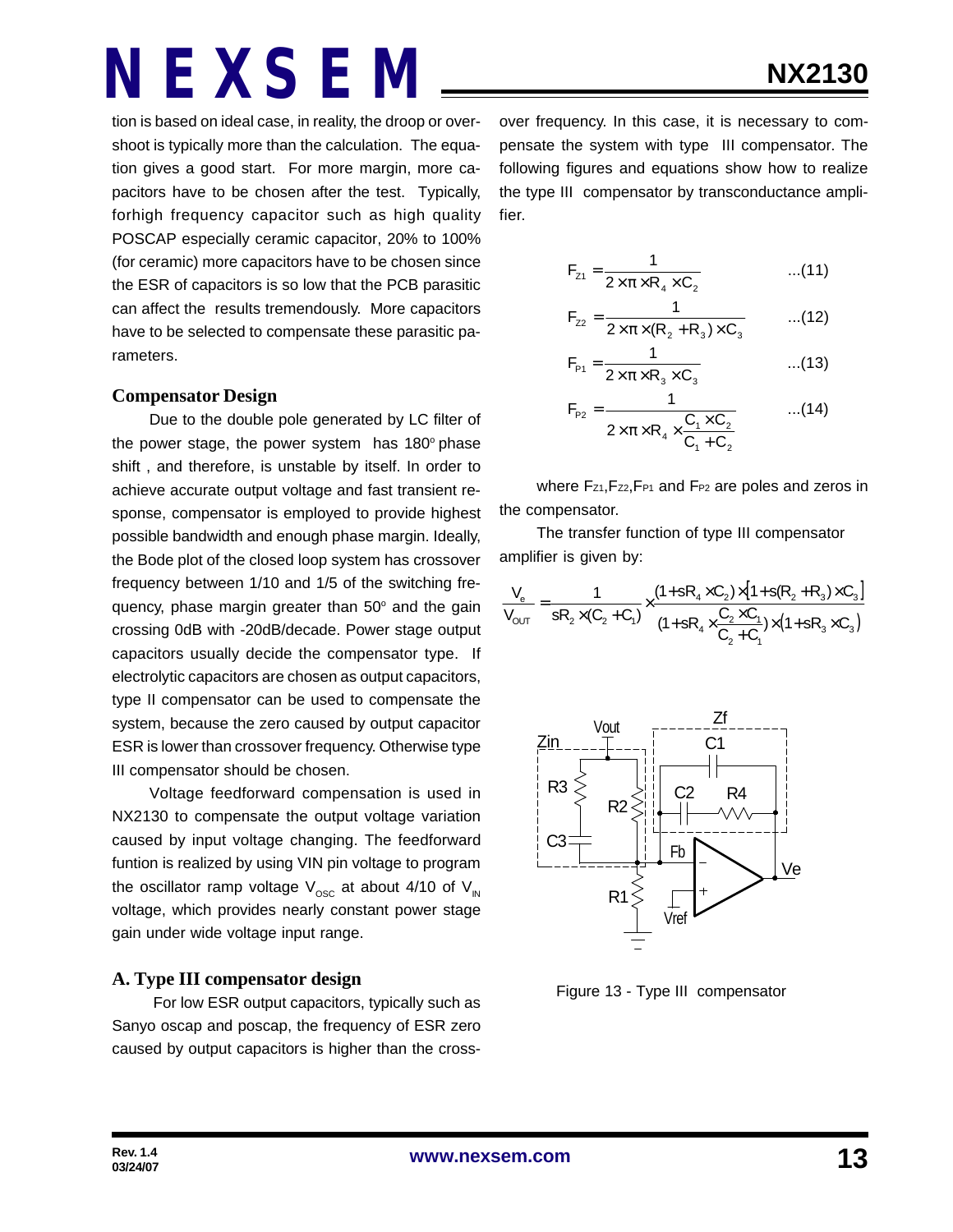**Case 1: FLC<F<sup>O</sup>**  $F_{LC}$ < $F_{C}$ < $F_{ESR}$ (for most ceramic or low **ESR POSCAP, OSCON)**



### Figure 14 - Bode plot of Type III compensator  $(F_{LC}$ < $F_{O}$ < $F_{ESR}$ )

 Typical design example of type III compensator in which the crossover frequency is selected as  $\mathsf{F}_\mathsf{LC} \mathsf{<} \mathsf{F}_\mathsf{o} \mathsf{<} \mathsf{F}_\mathsf{ESR}$  and  $\mathsf{F}_\mathsf{o} \mathsf{<} =$  1/10~1/5 $\mathsf{F}_\mathsf{s}$  is shown as the following steps.

1. Calculate the location of LC double pole  $F_{\text{LC}}$ and ESR zero  $F_{ESR}$ .

$$
F_{LC} = \frac{1}{2 \times \pi \times \sqrt{L_{OUT} \times C_{OUT}}}
$$

$$
= \frac{1}{2 \times \pi \times \sqrt{0.33uH \times 660uF}}
$$

$$
= 10.8kHz
$$

$$
F_{ESR} = \frac{1}{2 \times \pi \times ESR \times C_{OUT}}
$$

$$
= \frac{1}{2 \times \pi \times 12m\Omega \times 660uF}
$$

$$
= 40.2kHz
$$

2. Set  $\mathsf{R}_{\scriptscriptstyle 2}$  equal to 3.24k $\Omega$ .

$$
R_1 = \frac{R_2 \times V_{REF}}{V_{OUT}} = \frac{3.24 k\Omega \times 0.8 V}{1.1 V \cdot 0.8 V} = 8.64 k\Omega
$$

Choose R<sub>1</sub>=8.66kΩ.

3. Set zero 
$$
F_{zz} = F_{LC}
$$
 and  $F_{p1} = F_{ESR}$ , calculate  $C_{3}$ .

$$
C_3 = \frac{1}{2 \times \pi \times R_2} \times (\frac{1}{F_{22}} - \frac{1}{F_{p1}})
$$
  
=  $\frac{1}{2 \times \pi \times 10k\Omega} \times (\frac{1}{10.8kHz} - \frac{1}{40.2kHz})$   
= 3.33nF

Choose  $\text{C}_3$ =3.3nF.

4. Calculate  $\mathsf{R}_{\scriptscriptstyle 4}$  with the crossover frequency at 1/10~ 1/5 of the switching frequency. Set  $F_{\rm o}$ =40kHz.

$$
R_{4} = \frac{V_{\text{osc}}}{V_{\text{in}}} \times \frac{2 \times \pi \times F_{\text{o}} \times L}{C_{3}} \times C_{\text{out}}
$$
  
=  $\frac{4}{10} \times \frac{2 \times \pi \times 40 \text{kHz} \times 0.33 \text{uH}}{3.3 \text{nF}} \times 660 \text{uF}$   
= 6.63kΩ

Choose R<sub>4</sub>=6.65kΩ.

5. Calculate  $\mathsf{C}_2^{}$  with zero  $\mathsf{F}_\mathsf{z1}^{}$  at 75% of the LC double pole by equation (11).

$$
C_2 = \frac{1}{2 \times \pi \times F_{z1} \times R_4}
$$
  
= 
$$
\frac{1}{2 \times \pi \times 0.75 \times 10.8 \text{kHz} \times 6.65 \text{k}\Omega}
$$
  
= 2.9nF

Choose  $\textsf{C}_\textsf{2}^{\textsf{}}$ =2.7nF.

6. Calculate  $\mathsf{C}_1^{}$  by equation (14) with pole  $\mathsf{F}_{_{\sf p2}}^{}$  at half the switching frequency.

$$
C_1 = \frac{1}{2 \times \pi \times R_4 \times F_{P2}}
$$
  
= 
$$
\frac{1}{2 \times \pi \times 6.65 \times \Omega \times 150 \text{ kHz}}
$$
  
= 160pF

Choose  $\mathrm{C}_\text{\tiny{1}}$ =150pF. 7. Calculate  $\mathsf{R}_{_{\mathrm{3}}}$  by equation (13) with  $\mathsf{F}_{_{\mathsf{p1}}}$  = $\mathsf{F}_{_{\mathsf{ESR}}}$ .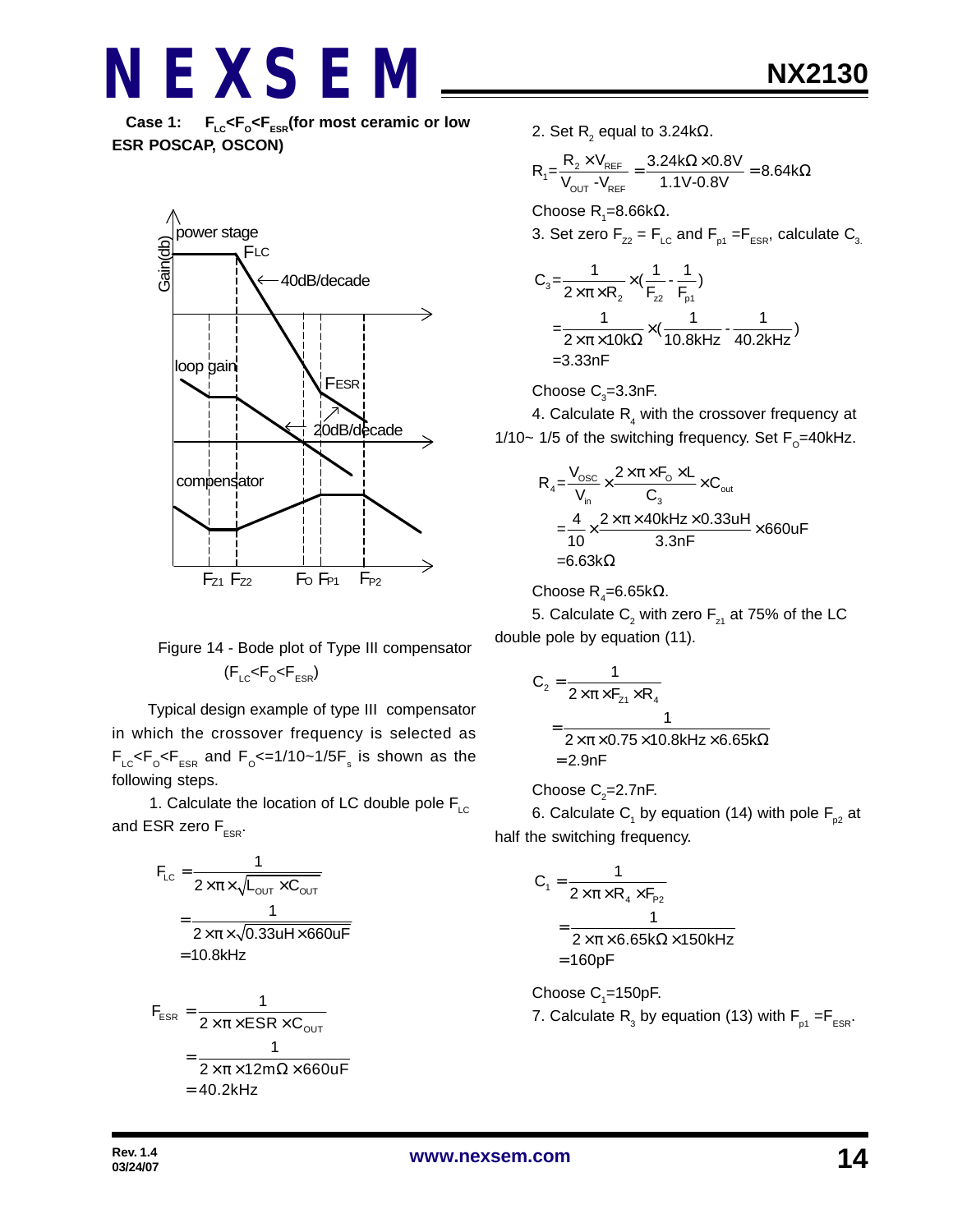$$
R_{3} = \frac{1}{2 \times \pi \times F_{P1} \times C_{3}}
$$
  
= 
$$
\frac{1}{2 \times \pi \times 40.2 \text{kHz} \times 3.3 \text{nF}}
$$
  
= 1.2k $\Omega$ 

Choose R<sub>3</sub> =1.2kΩ.







 If electrolytic capacitors are used as output capacitors, typical design example of type III compensator in which the crossover frequency is selected as  $\mathsf{F_{\scriptscriptstyle{LC}}}$ < $\mathsf{F_{\scriptscriptstyle{ESR}}}$ < $\mathsf{F_{\scriptscriptstyle{O}}}$  and  $\mathsf{F_{\scriptscriptstyle{O}}}$ <=1/10~1/5 $\mathsf{F_{\scriptscriptstyle{s}}}$  is shown as the following steps. Here two SANYO MV-WG1000 with 30 mΩ is chosen as output capacitor, output inductor is 2.2uH.

1. Calculate the location of LC double pole  $F_{\text{LC}}$ and ESR zero  $F_{ESR}$ .

$$
F_{LC} = \frac{1}{2 \times \pi \times \sqrt{L_{OUT} \times C_{OUT}}}
$$

$$
= \frac{1}{2 \times \pi \times \sqrt{2.2uH \times 2000uF}}
$$

$$
= 1.8kHz
$$

$$
F_{ESR} = \frac{1}{2 \times \pi \times ESR \times C_{OUT}}
$$

$$
= \frac{1}{2 \times \pi \times 15 \text{m}\Omega \times 2000 \text{uF}}
$$

$$
= 5.3 \text{kHz}
$$

2. Set R $_{\textrm{2}}$  equal to 15k $\Omega$ .

$$
R_{1} = \frac{R_{2} \times V_{REF}}{V_{OUT} - V_{REF}} = \frac{15k\Omega \times 0.8V}{1.8V - 0.8V} = 12k\Omega
$$
  
Choose R<sub>1</sub>=12k $\Omega$ .  
3. Set zero F<sub>zz</sub> = F<sub>LC</sub> and F<sub>p1</sub> = F<sub>ESR</sub>.  
4. Calculate C<sub>3</sub>.

$$
C_3 = \frac{1}{2 \times \pi \times R_2} \times (\frac{1}{F_{22}} - \frac{1}{F_{p1}})
$$
  
=  $\frac{1}{2 \times \pi \times 15k\Omega} \times (\frac{1}{1.8kHz} - \frac{1}{5.3kHz})$   
= 2.4nF

Choose  $\mathsf{C}_3$ =2.7nF. 5. Calculate  $\mathsf{R}_{_{3}}$  .

$$
R_{3} = \frac{1}{2 \times \pi \times F_{P1} \times C_{3}}
$$

$$
= \frac{1}{2 \times \pi \times 5.3 \text{kHz} \times 2.7 \text{F}}
$$

$$
= 11.1 \text{k}\Omega
$$

Choose R $_{_3}$  =11kΩ. 6. Calculate  $\mathsf{R}_{\scriptscriptstyle{4}}$  with  $\mathsf{F}_{\scriptscriptstyle{\text{O}}}$ =30kHz.

$$
R_4 = \frac{V_{\text{osc}}}{V_{\text{in}}} \times \frac{2 \times \pi \times F_0 \times L}{ESR} \times \frac{R_2 \times R_3}{R_2 + R_3}
$$
  
= 0.1 $\times \frac{2 \times \pi \times 30 \text{kHz} \times 2.2 \text{uH}}{15 \text{m}\Omega} \times \frac{15 \text{k}\Omega \times 11 \text{k}\Omega}{15 \text{k}\Omega + 11 \text{k}\Omega}= 16 \text{k}\Omega$ 

Choose R<sub>4</sub>=16kΩ.

7. Calculate  $\mathsf{C}_2^{}$  with zero  $\mathsf{F}_{\mathsf{z}^{\mathsf{1}}}$  at 75% of the LC double pole by equation (11).

$$
C_2 = \frac{1}{2 \times \pi \times F_{z1} \times R_4}
$$
  
= 
$$
\frac{1}{2 \times \pi \times 0.75 \times 1.8 \text{ kHz} \times 16 \text{k}\Omega}
$$
  
= 4.2nF

Choose  $\textsf{C}_\textsf{2}$ =4.7nF. 8. Calculate  $\mathsf{C}_1^{}$  by equation (14) with pole  $\mathsf{F}_{_{\sf p2}}^{}$  at half the switching frequency.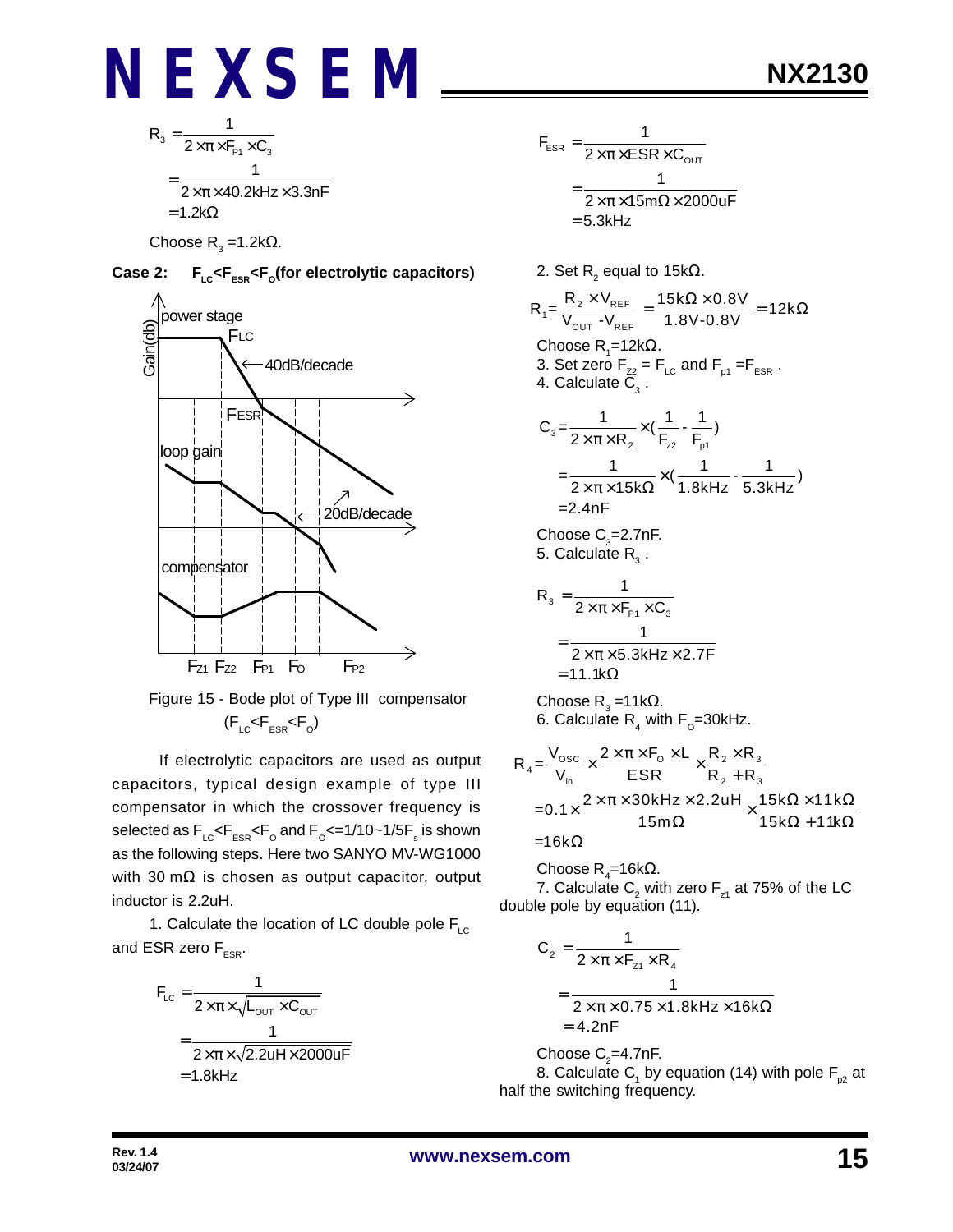$$
C_1 = \frac{1}{2 \times \pi \times R_4 \times F_{P2}}
$$
  
= 
$$
\frac{1}{2 \times \pi \times 16k\Omega \times 150kHz}
$$
  
= 66pF

Choose  $\mathsf{C}_\text{\tiny{1}}$ =68pF.

#### **B. Type II compensator design**

If the electrolytic capacitors are chosen as power stage output capacitors, usually the Type II compensator can be used to compensate the system.

For this type of compensator,  $\mathsf{F}_\mathsf{O}$  has to satisfy  $\mathsf{F}_{\text{\tiny{LC}}}$ < $\mathsf{F}_{\text{\tiny{ESR}}}$ << $\mathsf{F}_{\text{\tiny{O}}}$ <=1/10~1/5 $\mathsf{F}_{\text{\tiny{s.}}}$ 

#### **Case 1:**

 Type II compensator can be realized by simple RC circuit as shown in figure 17.  $\mathsf{R}_{_3}$  and  $\mathsf{C}_{_1}$  introduce a zero to cancel the double pole effect.  $\mathtt{C}_2^{}$  introduces a pole to suppress the switching noise. The following equations show the compensator pole zero location and constant gain.

$$
Gain = \frac{R_3}{R_2} \qquad \dots (15)
$$
  
\n
$$
F_z = \frac{1}{2 \times \pi \times R_3 \times C_1} \qquad \dots (16)
$$
  
\n
$$
F_p \approx \frac{1}{2 \times \pi \times R_3 \times C_2} \qquad \dots (17)
$$



Figure 16 - Bode plot of Type II compensator



Figure 17 - Type II compensator

The following parameters are used as an example for type II compensator design, three 1500uF with 19mohm Sanyo electrolytic CAP 6MV1500WGL are used as output capacitors. Coilcraft DO5010P-152HC 1.5uH is used as output inductor. The power stage information is that: $V_{IN}$ =12V,  $V_{OUT}$ =1.2V,  $I_{OUT}$ =12A,  $\mathsf{F}_\text{s}$ =300kHz.

1. Calculate the location of LC double pole  $F_{\text{LC}}$ and ESR zero  $F_{ESP}$ .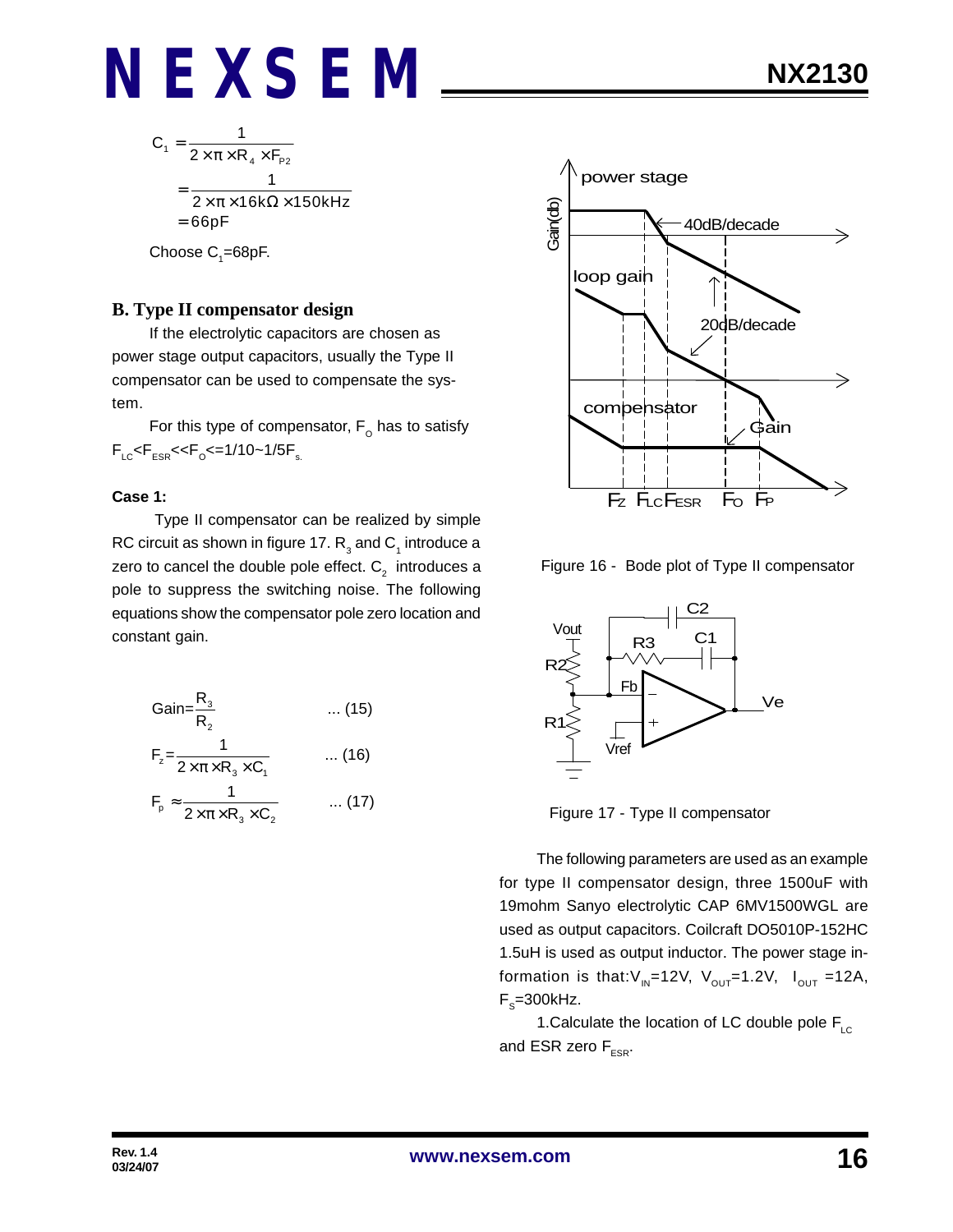$$
F_{LC} = \frac{1}{2 \times \pi \times \sqrt{L_{OUT} \times C_{OUT}}}
$$
  
= 
$$
\frac{1}{2 \times \pi \times \sqrt{1.5uH \times 4500uF}}
$$
  
= 1.94kHz  

$$
F_{ESR} = \frac{1}{2 \times \pi \times ESR \times C_{OUT}}
$$
  
= 
$$
\frac{1}{2 \times \pi \times 6.33m\Omega \times 4500uF}
$$

$$
= 5.6 \text{kHz}
$$

2. Set crossover frequency  $F_0 = 30$ kHz $>>F_{ESR}$ .

3. Set R $_{_2}$  equal to10k $\Omega$ . Based on output voltage, using equation 21, the final selection of  $\mathsf{R}^{\vphantom{\dagger}}_1$  is 20kΩ.

4. Calculate  $R_3$  value by the following equation.

$$
R_3 = \frac{V_{\text{osc}}}{V_{\text{in}}} \times \frac{2 \times \pi \times F_0 \times L}{ESR} \times R_2
$$
  
=  $\frac{1}{10} \times \frac{2 \times \pi \times 30 \text{ kHz} \times 1.5 \text{ uH}}{6.33 \text{ m}\Omega} \times 10 \text{ k}\Omega$   
= 40.6 k $\Omega$ 

Choose R<sub>3</sub>=40.2kΩ.

5. Calculate  $\mathsf{C}_\mathsf{1}$  by setting compensator zero  $\mathsf{F}_\mathsf{Z}$ at 75% of the LC double pole.

$$
C_1 = \frac{1}{2 \times \pi \times R_3 \times F_z}
$$
  
= 
$$
\frac{1}{2 \times \pi \times 37.4 \text{k}\Omega \times 0.75 \times 1.94 \text{kHz}}
$$
  
= 2.7nF

Choose  $C_{1}$ =2.7nF.

6. Calculate  $\mathsf{C}_\textsf{2}$  by setting compensator pole  $\mathrm{F}_{\textsf{p}}$ at half the swithing frequency.

$$
C_2 = \frac{1}{\pi \times R_3 \times F_s}
$$
  
= 
$$
\frac{1}{\pi \times 37.4 \text{ k}\Omega \times 300 \text{ kHz}}
$$
  
= 27 pF

Choose  $\textsf{C}_\textsf{2}^{\textsf{}}$ =27pF.

#### **Output Voltage Calculation**

Output voltage is set by reference voltage and external voltage divider. The reference voltage is fixed at 0.8V. The divider consists of two ratioed resistors so that the output voltage applied at the Fb pin is 0.8V when the output voltage is at the desired value. The following equation applies to figure 18, which shows the relationship between  $V_{\text{OUT}}$ ,  $V_{\text{REF}}$  and voltage divider.



Figure 18 - Voltage divider

$$
R_{1} = \frac{R_{2} \times V_{REF}}{V_{OUT} - V_{REF}} \qquad ...(18)
$$

where  $\mathsf{R}_{_2}$  is part of the compensator, and the value of R<sub>1</sub> value can be set by voltage divider.

#### **Input Capacitor Selection**

Input capacitors are usually a mix of high frequency ceramic capacitors and bulk capacitors. Ceramic capacitors bypass the high frequency noise, and bulk capacitors supply switching current to the MOSFETs. Usually 1uF ceramic capacitor is chosen to decouple the high frequency noise.The bulk input capacitors are decided by voltage rating and RMS current rating. The RMS current in the input capacitors can be calculated

as:

$$
I_{RMS} = I_{OUT} \times \sqrt{D} \times \sqrt{1 - D}
$$
  

$$
D = \frac{V_{OUT}}{V_{INMIN}}
$$
...(19)

 $V_{INMIN} = 8V$ ,  $V_{OUT} = 1.05V$ ,  $I_{OUT} = 10A$ , the result of input RMS current is 3.4A.

For higher efficiency, low ESR capacitors are recommended. One Sanyo OSCON CAP 25SVP56M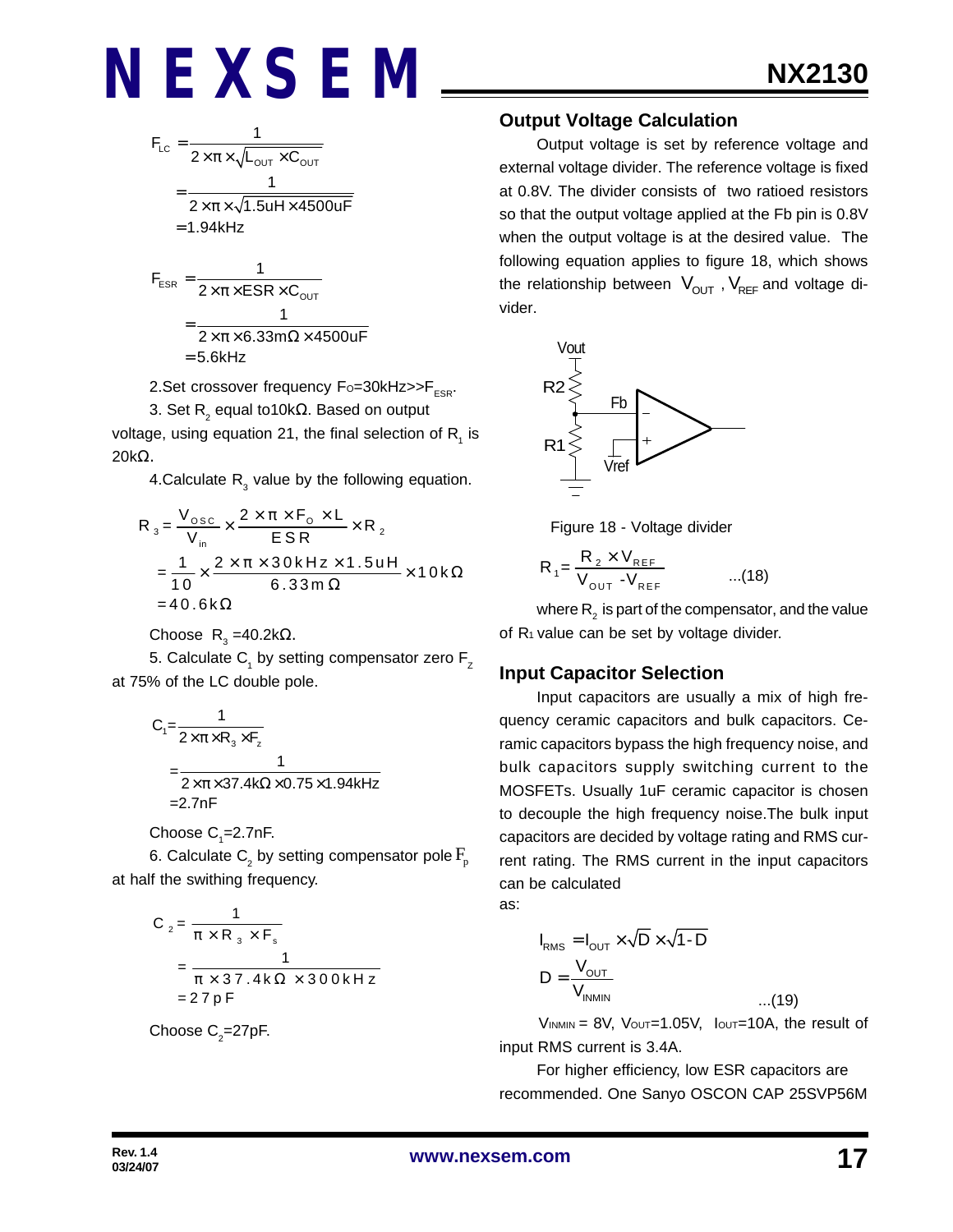25V 56uF 28mΩ with 3.8A RMS rating are chosen as input bulk capacitors.

#### **Power MOSFETs Selection**

The NX2130 requires two N-Channel power MOSFETs. The selection of MOSFETs is based on maximum drain source voltage, gate source voltage, maximum current rating, MOSFET on resistance and power dissipation. The main consideration is the power loss contribution of MOSFETs to the overall converter efficiency. For example, two IRF7822 are used. They have the following parameters:  $V_{DS}=30V$ ,  $I_{D}=18A$ , R<sub>DSON</sub>  $=5 \text{m}\Omega$ , $\text{Q}_{\text{GATE}} = 44 \text{nC}$ .

 There are two factors causing the MOSFET power loss:conduction loss, switching loss.

Conduction loss is simply defined as:

$$
P_{HCON} = I_{OUT}^2 \times D \times R_{DS(ON)} \times K
$$
  
\n
$$
P_{LCDN} = I_{OUT}^2 \times (1 - D) \times R_{DS(ON)} \times K
$$
...(22)  
\n
$$
P_{TOTAL} = P_{HCON} + P_{LCDN}
$$

where the RDS(ON) will increases as MOSFET junction temperature increases,  $K$  is  $R_{DS(ON)}$  temperature dependency. As a result, RDS(ON) should be selected for the worst case, in which K approximately equals to 1.4 at 125°C according to datasheet. Conduction loss should not exceed package rating or overall system thermal budget.

Switching loss is mainly caused by crossover conduction at the switching transition. The total switching loss can be approximated.

$$
P_{\text{SW}} = \frac{1}{2} \times V_{\text{IN}} \times I_{\text{OUT}} \times T_{\text{SW}} \times F_{\text{s}}
$$
...(23)

where lout is output current, Tsw is the sum of  $T_R$ and  $T_F$  which can be found in mosfet datasheet, and Fs is switching frequency. Swithing loss Psw is frequency dependent.

Also MOSFET gate driver loss should be considered when choosing the proper power MOSFET. MOSFET gate driver loss is the loss generated by discharging the gate capacitor and is dissipated in driver circuits.It is proportional to frequency and is defined as:

$$
\boldsymbol{P}_{\text{gate}} = (\boldsymbol{Q}_{\text{HGATE}} \times \boldsymbol{V}_{\text{HGS}} + \boldsymbol{Q}_{\text{LGATE}} \times \boldsymbol{V}_{\text{LGS}}) \times \boldsymbol{F}_{\text{S}} \qquad ... (24)
$$

Where Q<sub>HGATE</sub> is the high side MOSFETs gate charge,QLGATE is the low side MOSFETs gate charge, V<sub>HGS</sub>

is the high side gate source voltage, and  $V_{\text{LGS}}$  is the low side gate source voltage.

 This power dissipation should not exceed maximum power dissipation of the driver device.

#### **Over Current Limit Protection**

Over current Limit for step down converter is achieved by sensing current through the low side MOSFET. Inside NX2130, current limit  $I_{\text{OCP}}$  is set by the resistance Rocset from pin Vref\_OC to ground and Vref\_OC voltage. The current generated by 3V/Rocset is mirrored to a current source, which injects to SW node through a internal 8kohm resistor. This current  $I_{\rm oce}$  will determine the current limit threshold.

This current is very accurate and does not change with silicon process and temperature, the over current limit tripping point can be set more accurate than traditional current source. When synchronous FET is on, the voltage at node SW is given as

$$
V_{SW} = I_{OCP} \times 8k\Omega - I_L \times R_{DSON}
$$

When the voltage is below zero, the over current occurs. The over current limit can be set by the following equation

 $I_{\text{SET}} = 3V / R_{\text{osset}} \times 8k\Omega/R_{\text{DSON}}$ 

For example, For 20A current limit and 9mohm Rdson for IRFR3706, the OCP set resistor is calculated as

$$
Rocset = \frac{3V}{I_{SET} \times R_{DSON} \times 1.4} \times 8kΩ
$$

$$
= \frac{3V}{20A \times 9 \text{molm} \times 1.4} \times 8kΩ
$$

$$
= 95 \text{kohm}
$$

Select Vref\_OC pin to ground resistance Rocset=102kohm.

#### **Vp voltage setup**

The input of Vp voltage should be set at Vout/2 and can be derived by resistor divider from Vref\_OC to ground. For example when Vout is 5V, the bottom resistor of divider is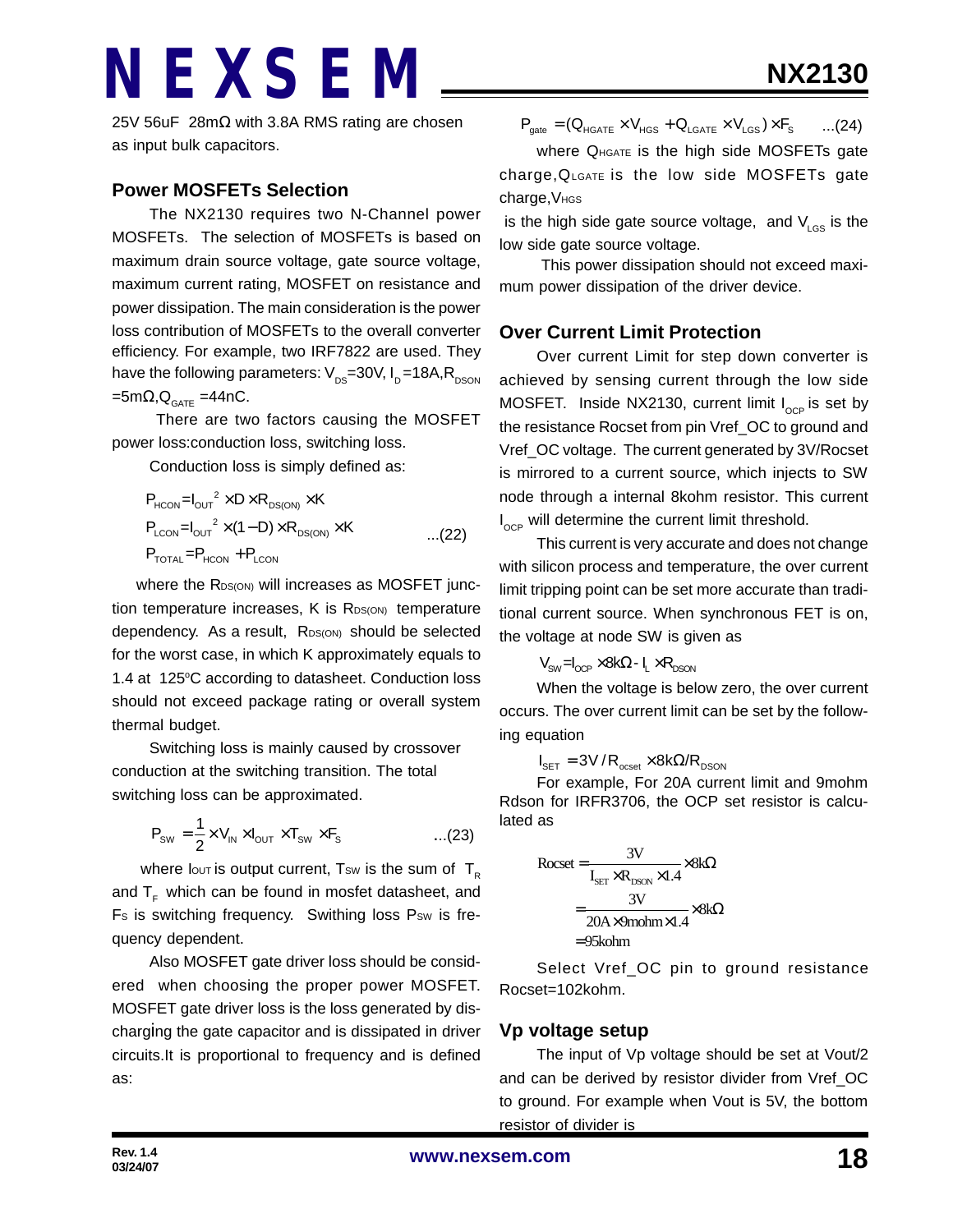$$
R_{\text{OC\_BOT}} = \frac{V_{\text{out}}/2}{V_{\text{REF\_OC}}} \times R_{\text{OCSET}}
$$

$$
= \frac{5V/2}{3V} \times 102 \text{kohm}
$$

$$
= 85 \text{kohm}
$$

Choose  $R_{OC-BOT}$  =86.6kohm.

$$
R_{\text{OC\_TOP}} = \frac{V_{\text{REF\_OC}} - \text{Vout}/2}{\text{Vout}/2} \times R_{\text{OC\_BOT}}
$$

$$
= \frac{3V - 5V/2}{5V/2} \times 86.6 \text{kohn}
$$

$$
= 17.3 \text{kohn}
$$

Choose  $R_{OCTOP}$  =17.4kohm.

#### **Layout Considerations**

The layout is very important when designing high frequency switching converters. Layout will affect noise pickup and can cause a good design to perform with less than expected results.

There are two sets of components considered in the layout which are power components and small signal components. Power components usually consist of input capacitors, high-side MOSFET, low-side MOSFET, inductor and output capacitors. A noisy environment is generated by the power components due to the switching power. Small signal components are connected to sensitive pins or nodes. A multilayer layout which includes power plane, ground plane and signal plane is recommended .

Layout guidelines:

1. First put all the power components in the top layer connected by wide, copper filled areas. The input capacitor, inductor, output capacitor and the MOSFETs should be close to each other as possible. This helps to reduce the EMI radiated by the power loop due to the high switching currents through them.

2. Low ESR capacitor which can handle input RMS ripple current and a high frequency decoupling ceramic cap which usually is 1uF need to be practically touching the drain pin of the upper MOSFET, a plane connection is a must.

3. The output capacitors should be placed as close as to the load as possible and plane connection is required.

4. Drain of the low-side MOSFET and source of the high-side MOSFET need to be connected thru a plane ans as close as possible. A snubber nedds to be placed as close to this junction as possible.

5. Source of the lower MOSFET needs to be connected to the GND plane with multiple vias. One is not enough. This is very important. The same applies to the output capacitors and input capacitors.

6. Hdrv and Ldrv pins should be as close to MOSFET gate as possible. The gate traces should be wide and short. A place for gate drv resistors is needed to fine tune noise if needed.

7. Vcc capacitor, BST capacitor or any other bypassing capacitor needs to be placed first around the IC and as close as possible. The capacitor on comp to GND or comp back to FB needs to be place as close to the pin as well as resistor divider.

8. The output sense line which is sensing output back to the resistor divider should not go through high frequency signals.

9. All GNDs need to go directly thru via to GND plane.

10. The feedback part of the system should be kept away from the inductor and other noise sources, and be placed close to the IC.

11. In multilayer PCB, separate power ground and analog ground. These two grounds must be connected together on the PC board layout at a single point. The goal is to localize the high current path to a separate loop that does not interfere with the more sensitive analog control function.